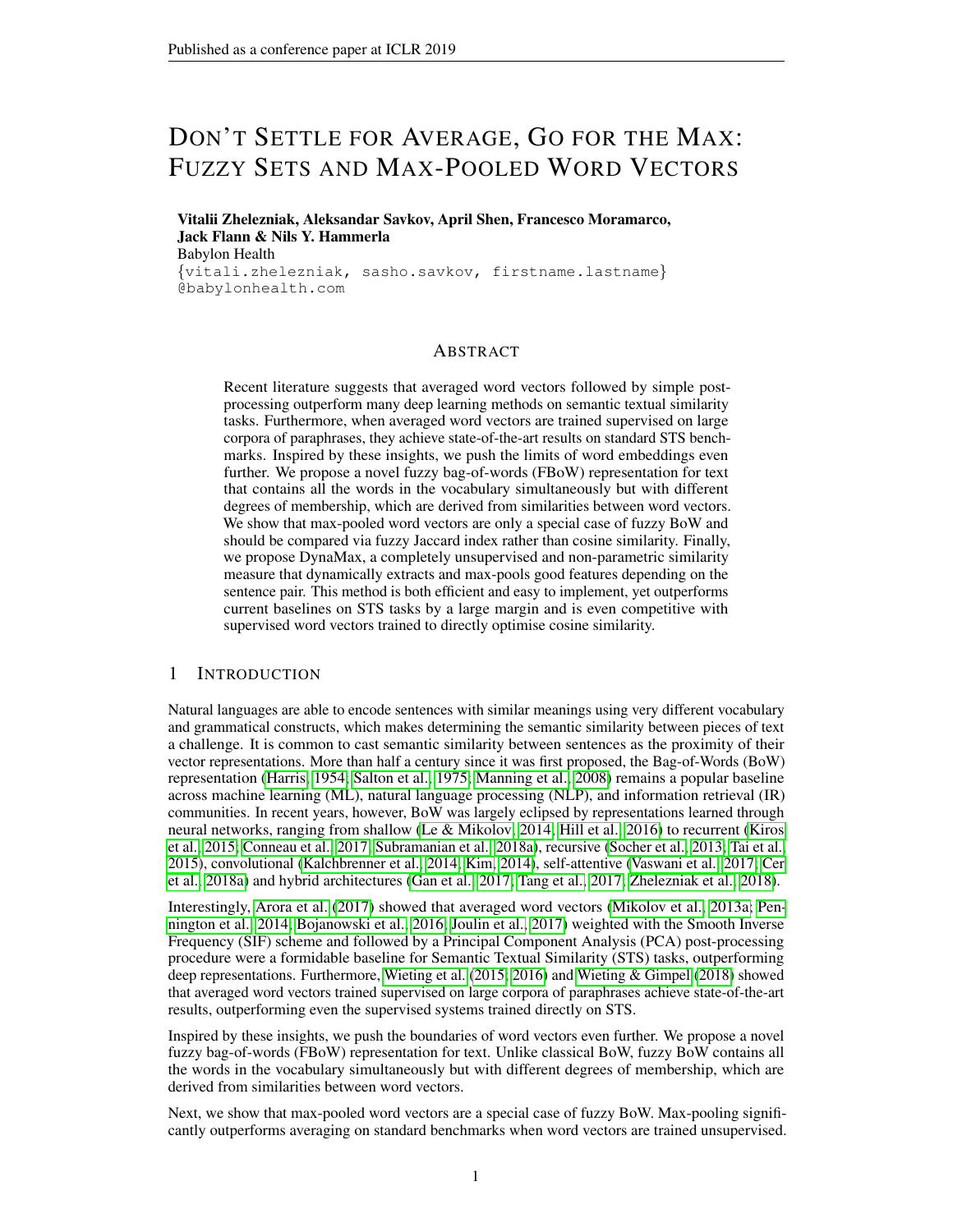Since max-pooled vectors are just a special case of fuzzy BoW, we show that the fuzzy Jaccard index is a more suitable alternative to cosine similarity for comparing these representations. By contrast, the fuzzy Jaccard index completely fails for averaged word vectors as there is no connection between the two. The max-pooling operation is commonplace throughout NLP and has been successfully used to extract features in supervised systems [\(Collobert et al., 2011;](#page-9-5) [Kim, 2014;](#page-10-4) [Kenter & de Rijke, 2015;](#page-10-6) [De Boom et al., 2016;](#page-9-6) [Conneau et al., 2017;](#page-9-0) [Dubois, 2017;](#page-9-7) [Shen et al., 2018\)](#page-11-7); however, to the best of our knowledge, the present work is the first to study max-pooling of pre-trained word embeddings in isolation and to suggest theoretical underpinnings behind this operation.

Finally, we propose DynaMax, a completely unsupervised and non-parametric similarity measure that dynamically extracts and max-pools good features depending on the sentence pair. DynaMax outperforms averaged word vector with cosine similarity on every benchmark STS task when word vectors are trained unsupervised. It even performs comparably to [Wieting & Gimpel](#page-12-6) [\(2018\)](#page-12-6)'s vectors under cosine similarity, which is a striking result as the latter are in fact trained supervised to directly optimise cosine similarity between paraphrases, while our approach is completely unrelated to that objective. We believe this makes DynaMax a strong baseline that future algorithms should aim to beat in order to justify more complicated approaches to semantic similarity.

As an additional contribution, we conduct significance analysis of our results. We found that recent literature on STS tends to apply unspecified or inappropriate parametric tests, or leave out significance analysis altogether in the majority of cases. By contrast, we rely on nonparametric approaches with much milder assumptions on the test statistic; specifically, we construct bias-corrected and accelerated (BCa) bootstrap confidence intervals [\(Efron, 1987\)](#page-9-8) for the delta in performance between two systems. We are not aware of any prior works that apply such methodology to STS benchmarks and hope the community finds our analysis to be a good starting point for conducting thorough significance testing on these types of experiments.

# <span id="page-1-0"></span>2 SENTENCES AS FUZZY SETS

The bag-of-words (BoW) model of representing text remains a popular baseline across ML, NLP, and IR communities. BoW, in fact, is an extension of a simpler set-of-words (SoW) model. SoW treats sentences as sets, whereas BoW treats them as multisets (bags) and so additionally captures how many times a word occurs in a sentence. Just like with any set, we can immediately compare SoW or BoW using set similarity measures (SSMs), such as

$$
\text{Jaccard}(A, B) = \frac{|A \cap B|}{|A \cup B|}, \quad \text{Otsuka}(A, B) = \frac{|A \cap B|}{\sqrt{|A| \times |B|}}, \text{ and } \quad \text{Dice}(A, B) = \frac{2|A \cap B|}{|A| + |B|}.
$$

These coefficients usually follow the pattern  $\frac{\# {\text{shared elements}}}{\# {\text{total elements}}}$ . From this definition, it is clear that sets with no shared elements have a similarity of 0, which is undesirable in NLP as sentences with completely different words can still share the same meaning. But can we do better?

For concreteness, let's say we want to compare two sentences corresponding to the sets  $A =$ {'he', 'has', 'a', 'cat'} and  $B = \{$ 'she', 'had', 'one', 'dog'}. The situation here is that  $A \cap B = \emptyset$ and so their similarity according to any SSM is  $0$ . Yet, both  $A$  and  $B$  describe pet ownership and should be at least somewhat similar. If a set contains the word 'cat', it should also contain a bit of 'pet', a bit of 'animal', also a little bit of 'tiger' but perhaps not too much of an 'airplane'. If both A and B contained 'pet', 'animal', etc. to *some degree*, they would have a non-zero similarity.

This intuition is the main idea behind fuzzy sets: a fuzzy set includes *all* words in the vocabulary simultaneously, just with different degrees of membership. This generalises classical sets where a word either belongs to a set or it doesn't.

We can easily convert a singleton set such as  $\{cat\}$  into a fuzzy set using a similarity function  $\text{sim}(w_i, w_j)$  between words. We simply compute the similarities between 'cat' and all the words  $w_j$ in the vocabulary and treat those values as membership degrees. As an example, the set  $\{$ 'cat' $\}$  really becomes  $\{ 'cat' : 1, 'pet' : 0.9, 'animal' : 0.85, ..., 'airplane' : 0.05, ... \}$ 

Fuzzifying singleton sets is straightforward, but how do we go about fuzzifying the entire sentence {'he', 'has', 'a', 'cat'}? Just as we use the classical union operation ∪ to build bigger sets from smaller ones, we use the *fuzzy union* to do the same but for fuzzy sets. The membership degree of a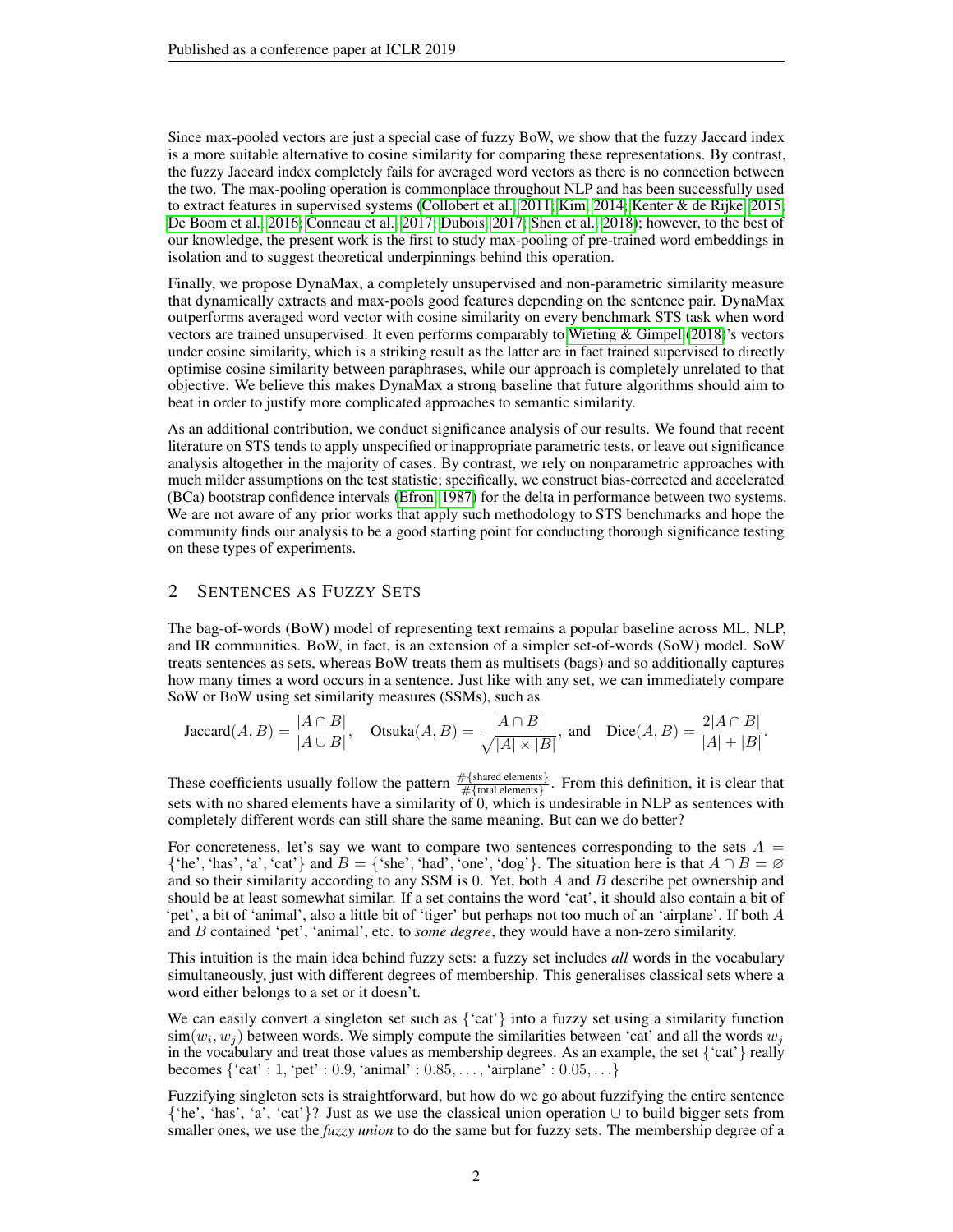word in the fuzzy union is determined as the *maximum* membership degree of that word among each of the fuzzy sets we want to unite. This might sound somewhat arbitrary: after all, why max and not, say, sum or average? We explain the rationale in Section [2.1;](#page-2-0) and in fact, we use the max for the classical union all the time without ever noticing it. Indeed,  $\{cat\} \cup \{cat\} = \{cat\}$  and not {'cat' : 2}. This is simply because we computed  $max(1, 1) = 1$  and not sum(1, 1) = 2. Similarly  $\{\text{'cat'}\}\cup\emptyset = \{\text{'cat'}\}\text{ since } \max(1,0) = 1 \text{ and not } \arg(1,0) = 1/2.$ 

The key insight here is the following. An object that assigns the degrees of membership to words in a fuzzy set is called the membership function. Each word defines a membership function, and even though 'cat' and 'dog' are different, they are semantically similar (in terms of cosine similarity between their word vectors, for example) and as such give rise to very similar membership functions. This functional proximity will propagate into the SSMs, thus rendering them a much more realistic model for capturing semantic similarity between sentences. To actually compute the fuzzy SSMs, we need just a few basic tools from fuzzy set theory, all of which we briefly cover in the next section.

#### <span id="page-2-0"></span>2.1 FUZZY SETS: THE BARE MINIMUM

Fuzzy set theory [\(Zadeh, 1996\)](#page-12-7) is a well-established formalism that extends classical set theory by incorporating the idea that elements can have degrees of membership in a set. Constrained by space, we define the bare minimum needed to compute the fuzzy set similarity measures and refer the reader to [Klir et al.](#page-10-7) [\(1997\)](#page-10-7) for a much richer introduction.

**Definition:** A set of all possible terms  $V = \{w_1, w_2, \ldots, w_N\}$  that occur in a certain domain is called a universe.

**Definition:** A function  $\mu : \mathbb{V} \to \mathbb{L} \subseteq \mathbb{R}$  is called a membership function.

**Definition:** A pair  $A = (\mathbb{V}, \mu)$  is called a fuzzy set.

Notice how the above definition covers all the set-like objects we discussed so far. If  $\mathbb{L} = \{0, 1\}$ , then A is simply a classical set and  $\mu$  is its indicator (characteristic) function. If  $\mathbb{L} = \mathbb{N}^{\geq 0}$  (non-negative integers), then A is a multiset (a bag) and  $\mu$  is called a count (multiplicity) function. In literature, A is called a fuzzy set when  $\mathbb{L} = [0, 1]$ . However, we make no restrictions on the range and call A a fuzzy set even when  $\mathbb{L} = \mathbb{R}$ , i.e. all real numbers.

**Definition:** Let  $A = (\mathbb{V}, \mu)$  and  $B = (\mathbb{V}, \nu)$  be two fuzzy sets. The union of A and B is a fuzzy set  $A \cup B = (\mathbb{V}, \max(\mu, \nu))$ . The intersection of A and B is a fuzzy set  $A \cap B = (\mathbb{V}, \min(\mu, \nu))$ .

Interestingly, there are many other choices for the union and intersection operations in fuzzy set theory. However, only the max-min pair makes these operations idempotent, i.e. such that  $A \cup A = A$ and  $A \cap A = A$ , just as in the classical set theory. By contrast, it is not hard to verify that neither sum nor average satisfy the necessary axioms to qualify as a fuzzy union or intersection.

**Definition:** Let  $A = (\mathbb{V}, \mu)$  be a fuzzy set. The number  $|A| = \sum_{w \in \mathbb{V}} \mu(w)$  is called the cardinality of a fuzzy set.

Fuzzy set theory provides a powerful framework for reasoning about sets with uncertainty, but the specification of membership functions depends heavily on the domain. In practice these can be designed by experts or learned from data; below we describe a way of generating membership functions for text from word embeddings.

#### <span id="page-2-1"></span>2.2 FUZZY BAG-OF-WORDS

From the algorithmic point of view any bag-of-words is just a row vector. The  $i$ -th term in the vocabulary has a corresponding N-dimensional one-hot encoding  $e^{(i)}$ . The vectors  $e^{(i)}$  are orthonormal and in totality form the standard basis of  $\mathbb{R}^N$ . The BoW vector for a sentence S is simply  $\boldsymbol{b}^S = \sum_{i=1}^N c_i \boldsymbol{e}^{(i)}$ , where  $c_i$  is the count of the word  $w_i$  in S.

The first step in creating the fuzzy BoW representation is to convert every term vector  $e^{(i)}$  into a membership vector  $\mu^{(i)}$ . It really is the same as converting a singleton set  $\{w_i\}$  into a fuzzy set. We call this operation 'word fuzzification', and in the matrix form it is simply written as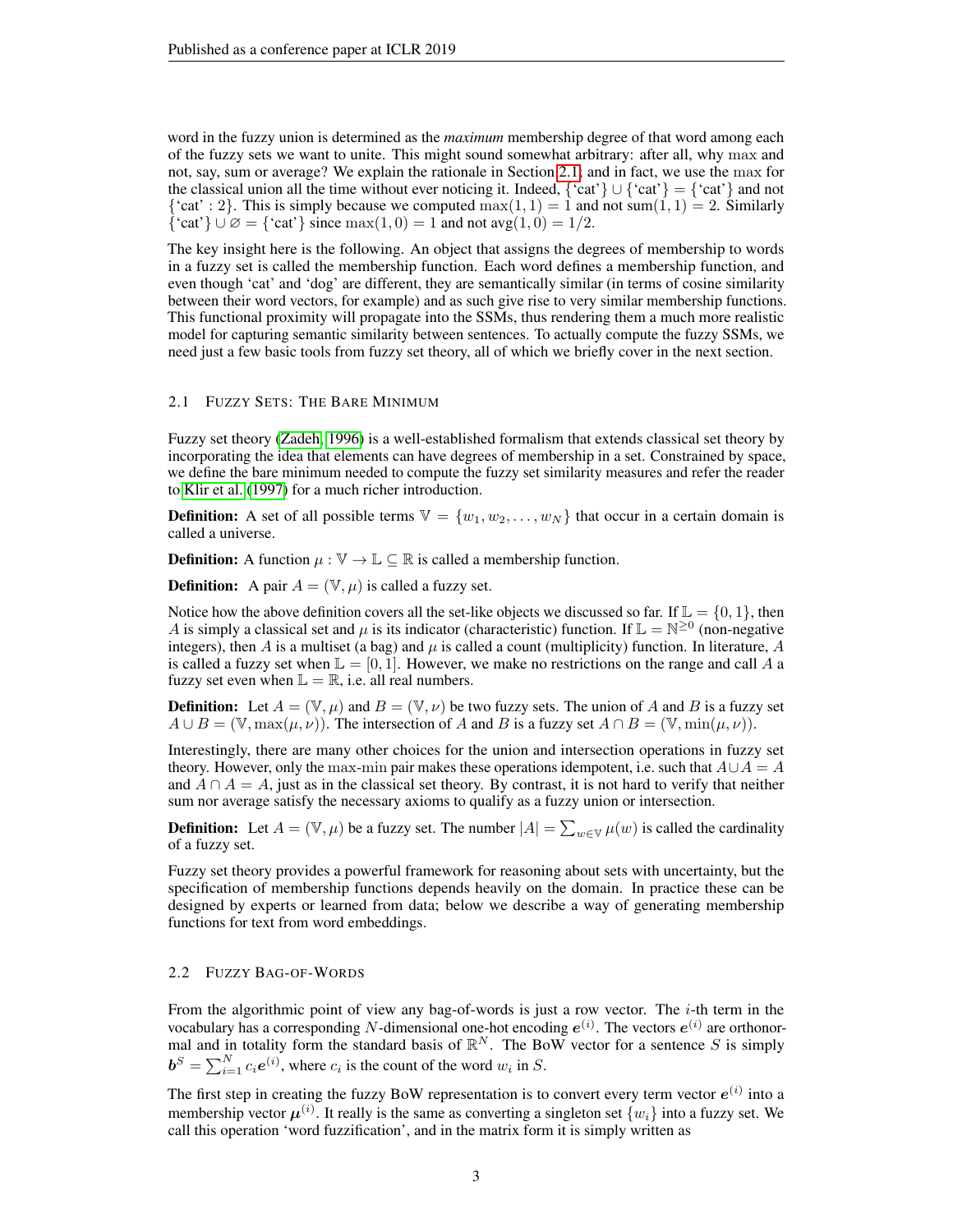# Algorithm 1 DynaMax-Jaccard

<span id="page-3-0"></span>**Input:** Word embeddings for the first sentence  $\mathbf{z}^{(1)}, \mathbf{z}^{(2)} \dots, \mathbf{z}^{(k)} \in \mathbb{R}^{1 \times d}$ **Input:** Word embeddings for the second sentence  $y^{(1)}, y^{(2)} \dots, y^{(l)} \in \mathbb{R}^{1 \times d}$ **Input:** A vector with all zeros  $z \in \mathbb{R}^{1 \times (k+l)}$ **Output:** Similarity score  $DMJ$  $\boldsymbol{X} \leftarrow \texttt{stack\_Rows}(\boldsymbol{x}^{(1)}, \boldsymbol{x}^{(2)} \dots, \boldsymbol{x}^{(k)})$  $\boldsymbol{Y} \leftarrow \texttt{STACK\_Rows}(\boldsymbol{y}^{(1)}, \boldsymbol{y}^{(2)} \dots, \boldsymbol{y}^{(l)})$  $\boldsymbol{U} \leftarrow \texttt{STACK\_Rows}(\boldsymbol{X}, \boldsymbol{Y})$  $\boldsymbol{x} \leftarrow \text{MAX\_POOL\_ELEMENTWISE}(\boldsymbol{x}^{(1)}\boldsymbol{U}^T,\boldsymbol{x}^{(2)}\boldsymbol{U}^T\ldots,\boldsymbol{x}^{(k)}\boldsymbol{U}^T,\boldsymbol{z})$  $\boldsymbol{y} \leftarrow \text{MAX\_POOL\_ELEMENTWISE}(\boldsymbol{y}^{(1)}\boldsymbol{U}^{T}, \boldsymbol{y}^{(2)}\boldsymbol{U}^{T} \ldots, \boldsymbol{y}^{(l)}\boldsymbol{U}^{T}, \boldsymbol{z})$  $r \leftarrow$  MIN\_POOL\_ELEMENTWISE $(x, y)$  $q \leftarrow$  MAX\_POOL\_ELEMENTWISE $(x, y)$  $\text{DMJ} \gets \sum_{i=1:(k+l)} r_i / \sum_{i=1:(k+l)} q_i$ 

<span id="page-3-1"></span>
$$
\boldsymbol{\mu}^{(i)} = \boldsymbol{e}^{(i)} \boldsymbol{W} \boldsymbol{U}^T. \tag{1}
$$

Here  $W \in \mathbb{R}^{N \times d}$  is the word embedding matrix and  $U \in \mathbb{R}^{K \times d}$  is the 'universe' matrix. Let us dissect the above expression. First, we convert a one-hot vector into a word embedding  $\bm{w}^{(i)} = \bm{e}^{(i)}\bm{W}$ . This is just an embedding lookup and is exactly the same as the embedding layer in neural networks. Next, we compute a vector of similarities  $\mu^{(i)} = w^{(i)} U^T$  between  $w^{(i)}$  and all the K vectors in the universe. The most sensible choice for the universe matrix is the word embedding matrix itself, i.e.  $U = W$ . In that case, the membership vector  $\mu^{(i)}$  has the same dimensionality as  $e^{(i)}$  but contains similarities between the word  $w_i$  and every word in the vocabulary (including itself).

The second step is to combine all  $\mu^{(i)}$  back into a sentence membership vector  $\mu^s$ . At this point, it's very tempting to just sum or average over all  $\mu^{(i)}$ , i.e. compute  $\frac{1}{N} \sum_{i=1}^{N} c_i \mu^{(i)}$ . But we remember: in fuzzy set theory the union of the membership vectors is realised by the element-wise max-pooling. In other words, we don't take the average but max-pool instead:

$$
\boldsymbol{\mu}^S = \max_{i=1}^N c_i \boldsymbol{\mu}^{(i)}.
$$
 (2)

Here the max returns a vector where each dimension contains the maximum value along that dimension across all  $N$  input vectors. In NLP this is also known as max-over-time pooling [\(Collobert](#page-9-5) [et al., 2011\)](#page-9-5). Note that any given sentence  $S$  usually contains only a small portion of the total vocabulary and so most word counts  $c_i$  will be 0. If the count  $c_i$  is 0, then we have no need for  $\boldsymbol{\mu}^{(i)}$ and can avoid a lot of useless computations, though we must remember to include the zero vector in the max-pooling operation.

We call the sentence membership vector  $\mu^S$  the fuzzy bag-of-words (FBoW) and the procedure that converts classical BoW  $b^S$  into fuzzy BoW  $\mu^S$  the 'sentence fuzzification'.

#### 2.2.1 THE FUZZY JACCARD INDEX

Suppose we have two fuzzy BoW  $\mu^A$  and  $\mu^B$ . How can we compare them? Since FBoW are just vectors, we can use the standard cosine similarity  $cos(\mu^A, \mu^B)$ . On the other hand, FBoW are also fuzzy sets and as such can be compared via fuzzy SSMs. We simply copy the definitions of fuzzy union, intersection and cardinality from Section [2.1](#page-2-0) and write down the fuzzy Jaccard index:

$$
\text{Jaccard}(A, B) = \frac{|A \cap B|}{|A \cup B|} \qquad \xrightarrow{\text{fuzzy}} \qquad \text{FJaccard}(\boldsymbol{\mu}^A, \boldsymbol{\mu}^B) = \frac{\sum_{i=1}^K \min(\boldsymbol{\mu}_i^A, \boldsymbol{\mu}_i^B)}{\sum_{i=1}^K \max(\boldsymbol{\mu}_i^A, \boldsymbol{\mu}_i^B)}.
$$

Exactly the same can be repeated for other SSMs. In practice we found their performance to be almost equivalent but always better than standard cosine similarity (see Appendix [B\)](#page-13-0).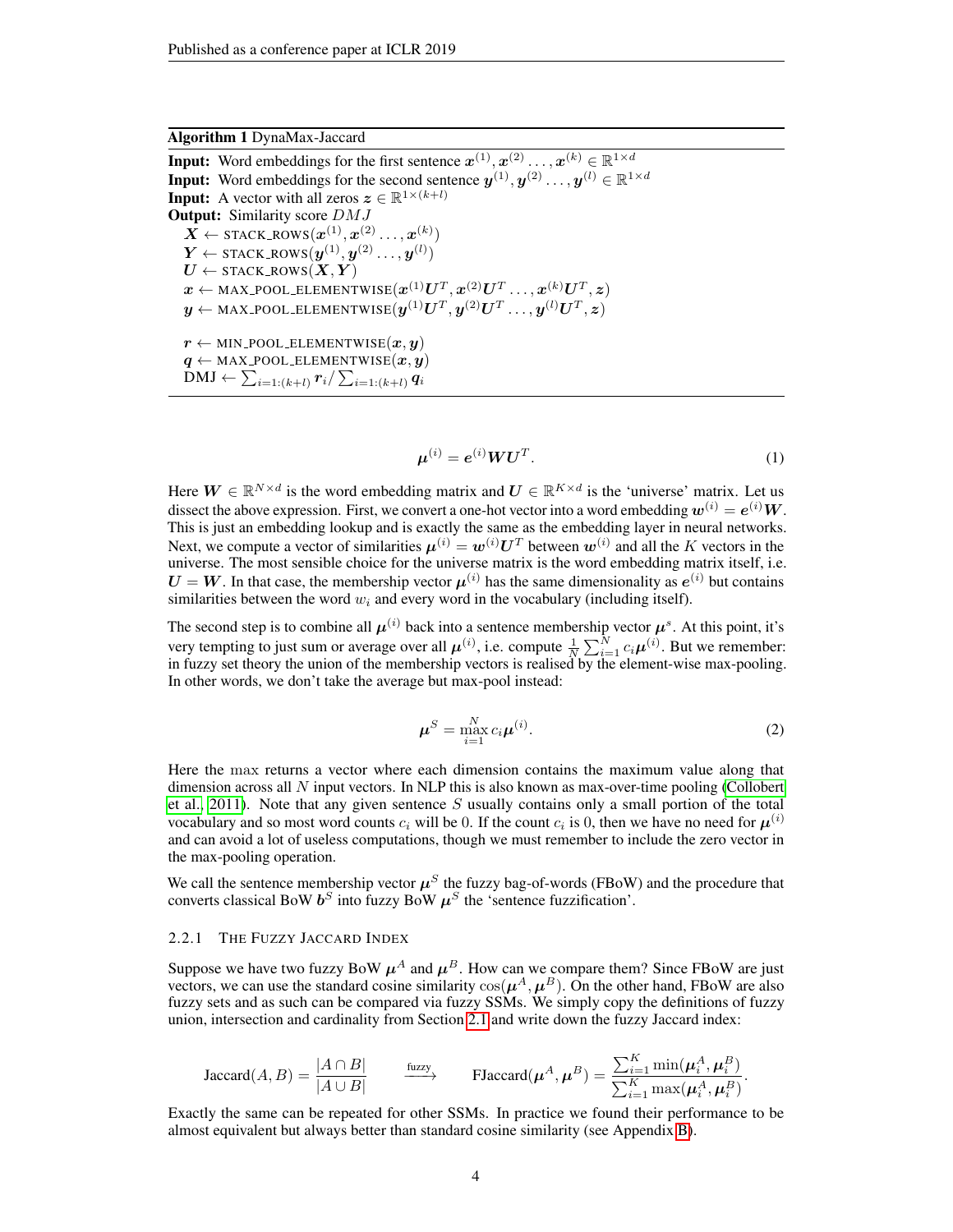#### 2.2.2 SMALLER UNIVERSES AND MAX-POOLED WORD VECTORS

So far we considered the universe and the word embedding matrix to be the same, i.e.  $U = W$ . This means any FBoW  $\mu<sup>S</sup>$  contains similarities to all the words in the vocabulary and has exactly the same dimensionality as the original BoW  $b^S$ . Unlike BoW, however, FBoW is almost never sparse. This motivates us to choose the matrix  $U$  with fewer rows that  $W$ . For example, the top principal axes of  $W$  could work. Alternatively, we could cluster  $W$  into  $k$  clusters and keep the centroids. Of course, the rows of such  $U$  are no longer word vectors but instead some abstract entities.

A more radical but completely non-parametric solution is to choose  $U = I$ , where  $I \in \mathbb{R}^{d \times d}$  is just the identity matrix. Then the word fuzzifier reduces to a word embedding lookup:

$$
\mu^{(i)} = e^{(i)} W U^T = e^{(i)} W I^T = e^{(i)} W = w^{(i)}.
$$
\n(3)

The sentence fuzzifier then simply max-pools all the word embeddings found in the sentence:

$$
\boldsymbol{\mu}^S = \max_{w_i \in S} c_i \boldsymbol{w}^{(i)}.
$$
\n(4)

From this we see that max-pooled word vectors are only a special case of fuzzy BoW. Remarkably, when word vectors are trained unsupervised, this simple representation combined with the fuzzy Jaccard index is already a stronger baseline for semantic textual similarity than the averaged word vector with cosine similarity, as we will see in Section [4.](#page-5-0)

More importantly, the fuzzy Jaccard index works for max-pooled word vectors but completely fails for averaged word vectors. This empirically validates the connection between fuzzy BoW representations and the max-pooling operation described above.

#### 2.2.3 THE DYNAMAX ALGORITHM

From the linear-algebraic point of view, fuzzy BoW is really the same as projecting word embeddings on a subspace of  $\mathbb{R}^d$  spanned by the rows of U, followed by max-pooling of the features extracted by this projection. A fair question then is the following. If we want to compare two sentences, what subspace should we project on? It turns out that if we take word embeddings for the first sentence and the second sentence and stack them into matrix  $U$ , this seems to be a sufficient space to extract all the features needed for semantic similarity. We noticed this empirically, and while some other choices of  $U$  do give better results, finding a principled way to construct them remains future work. The matrix  $U$  is not static any more but instead changes dynamically depending on the sentence pair. We call this approach Dynamic Max or DynaMax and provide pseudocode in Algorithm [1.](#page-3-0)

#### 2.2.4 PRACTICAL CONSIDERATIONS

Just as SoW is a special case of BoW, we can build the fuzzy set-of-words (FSoW) where the word counts  $c_i$  are binary. The performance of FSoW and FBoW is comparable, with FBoW being marginally better. For simplicity, we implement FSoW in Algorithm [1](#page-3-0) and in all our experiments.

As evident from Equation [\(1\)](#page-3-1), we use dot product as opposed to (scaled or clipped) cosine similarity for the membership functions. This is a reasonable choice as most unsupervised and some supervised word vectors maximise dot products in their objectives. For further analysis, see Appendix [A.](#page-13-1)

## <span id="page-4-0"></span>3 RELATED WORK

Any method that casts semantic similarity between sentences as the proximity of their vector representations is related to our work. Among those, the ones that strengthen bag-of-words by incorporating the sense of similarity between individual words are the most relevant.

The standard Vector Space Model (VSM) basis  $e^{(i)}$  is orthonormal and so the BoW model treats all words as equally different. [Sidorov et al.](#page-11-8) [\(2014\)](#page-11-8) proposed the 'soft cosine measure' to alleviate this issue. They build a non-orthogonal basis  $f^{(i)}$  where  $\cos(f^{(i)}, f^{(j)}) = \text{sim}(w_i, w_j)$ , i.e. the cosine similarity between the basis vectors is given by similarity between words. Next, they rewrite BoW in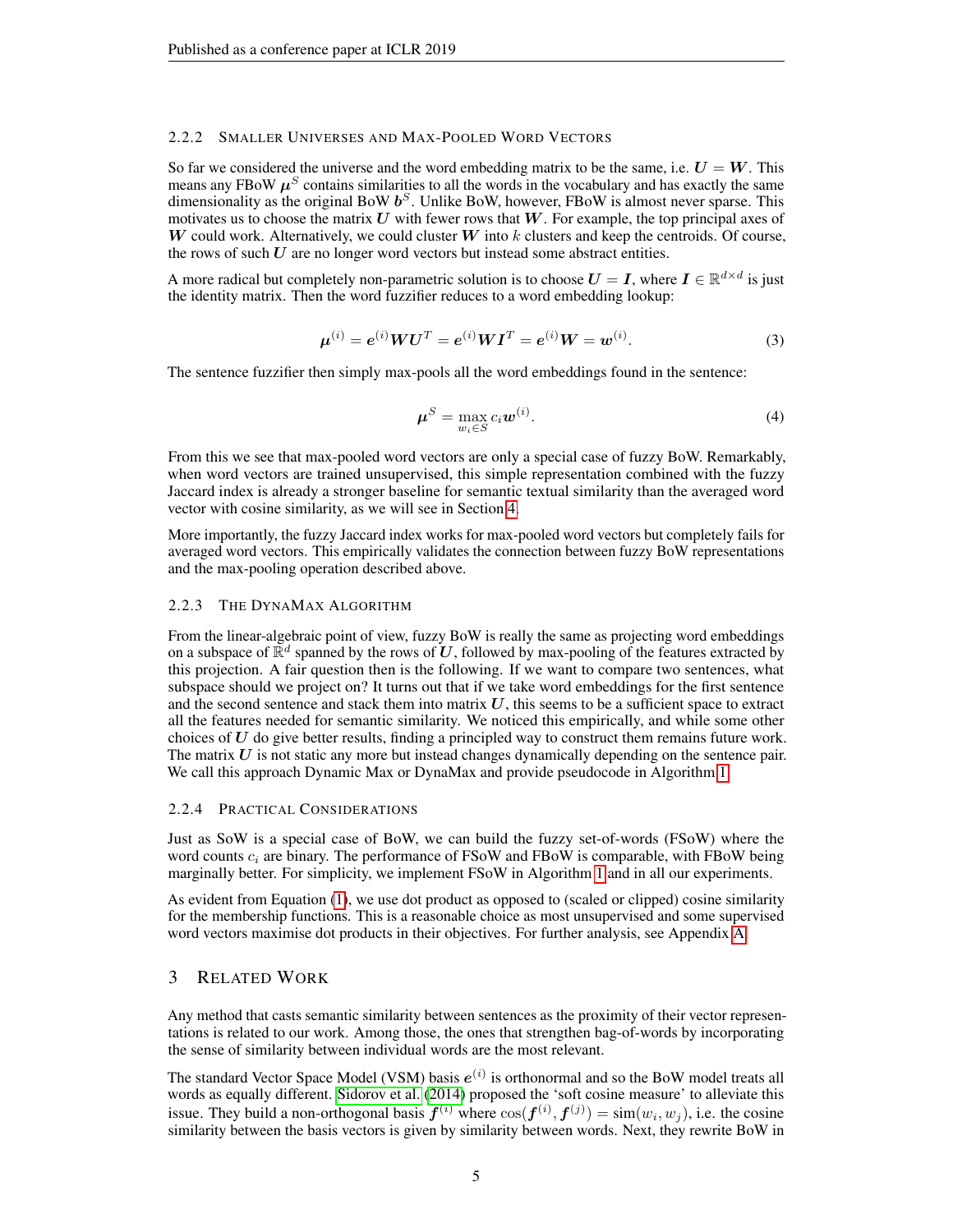

<span id="page-5-1"></span>Figure 1: Each plot shows the mean Pearson correlation on STS tasks for a different flavour of word vector, comparing different combinations of fuzzy BoW representation (either averaged or max-pooled, or the DynaMax approach) and similarity measure (either cosine or Jaccard). The bolded methods are ones proposed in the present work. Note that averaged vectors with Jaccard similarity are not included in these plots, as they consistently perform 20-50 points worse than other methods; this is predicted by our analysis as averaging is not an appropriate union operation in fuzzy set theory. In virtually every case, max-pooled with cosine outperforms averaged with cosine, which is in turn outperformed by max-pooled and DynaMax with Jaccard. An exception to the trend is STS13, for which the SMT subtask dataset is no longer publicly available; this may have impacted the performance when averaged over different types of subtasks.

terms of  $f^{(i)}$  and compute cosine similarity between transformed representations. However, when  $\cos(\bm{f}^{(i)},\bm{f}^{(j)})=\cos(\bm{w}_i,\bm{w}_j)$ , where  $\bm{w}_i,\bm{w}_j$  are word embeddings, their approach is equivalent to cosine similarity between averaged word embeddings, i.e. the standard baseline.

[Kusner et al.](#page-10-8) [\(2015\)](#page-10-8) consider L1-normalised bags-of-words (nBoW) and view them as a probability distributions over words. They propose the Word Mover's Distance (WMD) as a special case of the Earth Mover's Distance (EMD) between nBoW with the cost matrix given by pairwise Euclidean distances between word embeddings. As such, WMD does not build any new representations but puts a lot of structure into the distance between BoW.

[Zhao & Mao](#page-12-8) [\(2017\)](#page-12-8) proposed an alternative version of fuzzy BoW that is conceptually similar to ours but executed very differently. They use clipped cosine similarity between word embeddings to compute the membership values in the word fuzzification step. We use dot product not only because it is theoretically more general but also because dot product leads to significant improvements on the benchmarks. More importantly, however, their sentence fuzzification step uses sum to aggregate word membership vectors into a sentence membership vector. We argue that max-pooling is a better choice because it corresponds to the fuzzy union. Had we used the sum, the representation would have really reduced to a (projected) summed word vector. Lastly, they use FBoW as features for a supervised model but stop short of considering any fuzzy similarity measures, such as fuzzy Jaccard index.

[Jimenez et al.](#page-10-9) [\(2010;](#page-10-9) [2012;](#page-10-10) [2013;](#page-10-11) [2014;](#page-10-12) [2015\)](#page-10-13) proposed and developed soft cardinality as a generalisation to the classical set cardinality. In their framework set membership is crisp, just as in classical set theory. However, once the words are in a set, their contribution to the overall cardinality depends on how similar they are to each other. The intuition is that the set  $A = \{ 'lion', 'tiger', 'leopard' \}$ should have cardinality much less than 3, because  $A$  contains very similar elements. Likewise, the set  $B = \{\text{'lion'}, \text{'airplane'}, \text{'carrot'}\}$  deserves a cardinality closer to 3. We see that the soft cardinality framework is very different from our approach, as it 'does not consider uncertainty in the membership of a particular element; only uncertainty as to the contribution of an element to the cardinality of the set' [\(Jimenez et al., 2010\)](#page-10-9).

# <span id="page-5-0"></span>4 EXPERIMENTS

To evaluate the proposed similarity measures we set up a series of experiments on the established STS tasks, part of the SemEval shared task series 2012-2016 [\(Agirre et al., 2012;](#page-8-0) [2013;](#page-8-1) [2014;](#page-8-2) [Agirre,](#page-8-3) [2015;](#page-8-3) [Agirre et al., 2016;](#page-9-9) [Cer et al., 2017\)](#page-9-10). The idea behind the STS benchmarks is to measure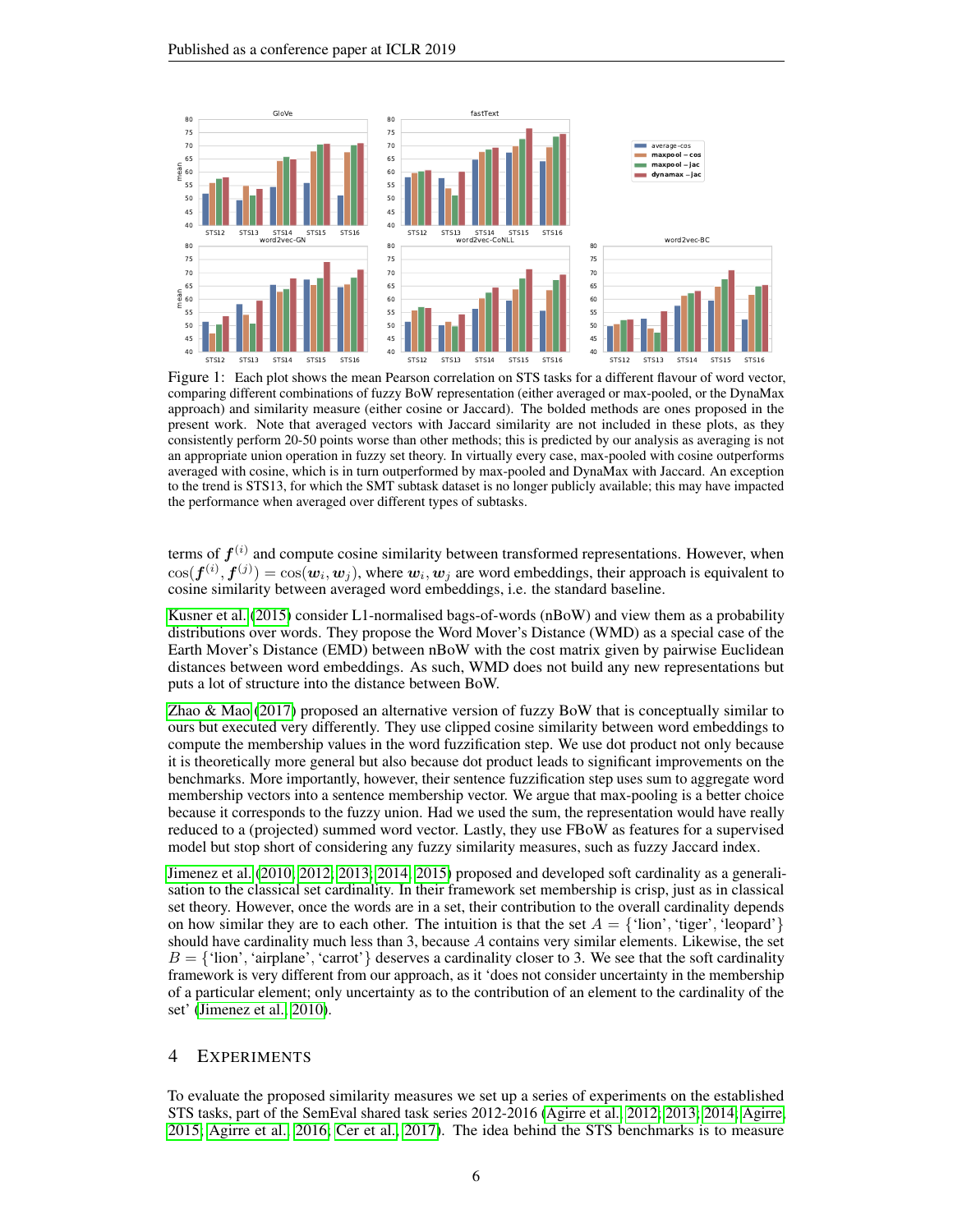

<span id="page-6-1"></span>Figure 2: Each plot shows the mean Pearson correlation on STS tasks for a different flavour of word vector, comparing other BoW-based methods to ones using fuzzy Jaccard similarity. The bolded methods are ones proposed in the present work. We observe that even classical crisp Jaccard is a fairly reasonable baseline, but it is greatly improved by the fuzzy set treatment. Both max-pooled word vectors with Jaccard and DynaMax outperform the other methods by a comfortable margin, and the max-pooled version in particular performs astonishingly well given its great simplicity.

how well the semantic similarity scores computed by a system (algorithm) correlate with human judgements. Each year's STS task itself consists of several subtasks. By convention, we report the mean Pearson correlation between system and human scores, where the mean is taken across all the subtasks in a given year.

Our implementation wraps the SentEval toolkit [\(Conneau & Kiela, 2018\)](#page-9-11) and is available on GitHub<sup>[1](#page-6-0)</sup>. We also rely on the following publicly available word embeddings: GloVe [\(Pennington et al., 2014\)](#page-11-6) trained on Common Crawl (840B tokens); fastText [\(Bojanowski et al., 2016\)](#page-9-4) trained on Common Crawl (600B tokens); word2vec [\(Mikolov et al., 2013b;](#page-11-9)[c\)](#page-11-10) trained on Google News, CoNLL [\(Zeman](#page-12-9) [et al., 2017\)](#page-12-9), and Book Corpus [\(Zhu et al., 2015\)](#page-12-10); and several types of supervised paraphrastic vectors – PSL [\(Wieting et al., 2015\)](#page-12-4), PP-XXL [\(Wieting et al., 2016\)](#page-12-5), and PNMT [\(Wieting & Gimpel, 2018\)](#page-12-6).

We estimated word frequencies on an English Wikipedia dump dated July 1<sup>st</sup> 2017 and calculated word weights using the same approach and parameters as in [Arora et al.](#page-9-3) [\(2017\)](#page-9-3). Note that these weights can in fact be derived from word vectors and frequencies alone rather than being inferred from the validation set [\(Ethayarajh, 2018\)](#page-9-12), making our techniques fully unsupervised. Finally, as the STS'13 SMT dataset is no longer publicly available, the mean Pearson correlations reported in our experiments involving this task have been re-calculated accordingly.

We first ran a set of experiments validating the insights and derivations described in Section [2.](#page-1-0) These results are presented in Figure [1.](#page-5-1) The main takeaways are the following:

- Max-pooled word vectors outperform averaged word vectors in most tasks.
- Max-pooled vectors with cosine similarity perform worse than max-pooled vectors with fuzzy Jaccard similarity. This supports our derivation of max-pooled vectors as a special case of fuzzy BoW, which thus should be compared via fuzzy set similarity measures and not cosine similarity (which would be an arbitrary choice).
- Averaged vectors with fuzzy Jaccard similarity completely fail. This is because fuzzy set theory tells us that the average is not a valid fuzzy union operation, so a fuzzy set similarity is not appropriate for this representation.
- DynaMax shows the best performance across all tasks, possibly thanks to its superior ability to extract and max-pool good features from word vectors.

Next we ran experiments against some of the related methods described in Section [3,](#page-4-0) namely WMD [\(Kusner et al., 2015\)](#page-10-8) and soft cardinality [\(Jimenez et al., 2015\)](#page-10-13) with clipped cosine similarity as an affinity function and the softness parameter  $p = 1$ . From Figure [2,](#page-6-1) we see that even classical Jaccard index is a reasonable baseline, but fuzzy Jaccard especially in the DynaMax formulation handily outperforms comparable methods.

For context and completeness, we also compare against other popular sentence representations from the literature in Table [1.](#page-7-0) We include the following methods: BoW with ELMo embeddings

<span id="page-6-0"></span><sup>1</sup><https://github.com/Babylonpartners/fuzzymax>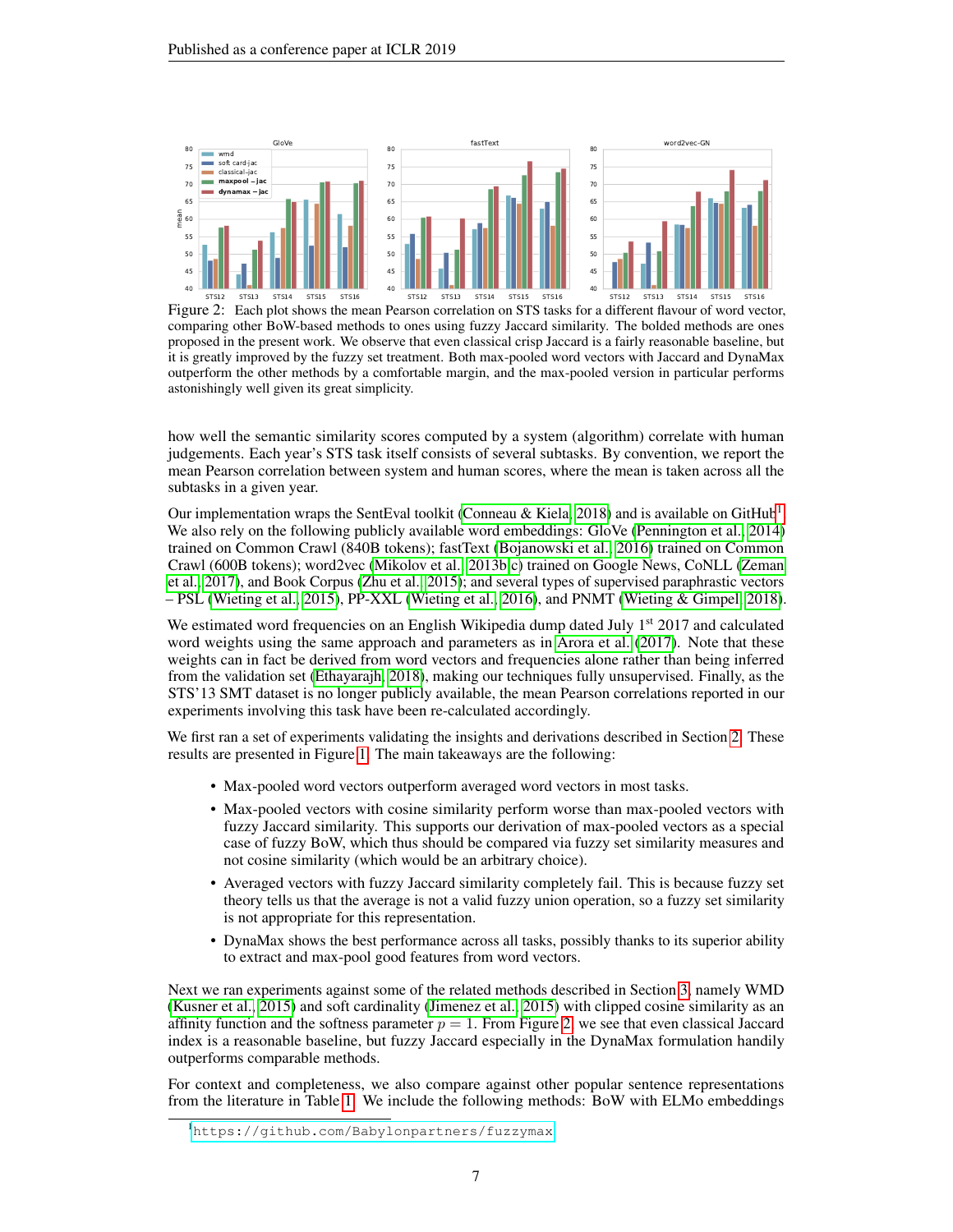<span id="page-7-0"></span>Table 1: Mean Pearson correlation on STS tasks for a variety of methods in the literature. Bolded values indicate best results per task and word vector where applicable, while underlined values indicate overall best per task. All previous results are taken from [Perone et al.](#page-11-11) [\(2018\)](#page-11-11) (only two significant figures provided) and [Subramanian et al.](#page-12-11) [\(2018b\)](#page-12-11). Note that avg-cos refers to taking the average word vector and comparing by cosine similarity, and word2vec refers to the Google News version. Clearly more sophisticated methods of computing sentence representations do not shine on the unsupervised STS tasks when compared to these simple BoW methods with high-quality word vectors and the appropriate similarity metric. † indicates the only STS13 result (to our knowledge) that includes the SMT subtask.

| Approach          | <b>STS12</b> | <b>STS13</b> | <b>STS14</b> | <b>STS15</b> | <b>STS16</b> |
|-------------------|--------------|--------------|--------------|--------------|--------------|
| ELMo (BoW)        | 55           | 53           | 63           | 68           | 60           |
| Skip-Thought      | 41           | 29           | 40           | 46           | 52           |
| <b>InferSent</b>  | 61           | 56           | 68           | 71           | 71           |
| USE (DAN)         | 59           | 59           | 68           | 72           | 70           |
| USE (Transformer) | 61           | 64           | 71           | 74           | 74           |
| STN (multitask)   | 60.6         | 54.7†        | 65.8         | 74.2         | 66.4         |
| GloVe avg-cos     | 52.1         | 49.6         | 54.6         | 56.1         | 51.4         |
| GloVe DynaMax     | 58.2         | 53.9         | 65.1         | 70.9         | 71.1         |
| fastText avg-cos  | 58.3         | 57.9         | 64.9         | 67.6         | 64.3         |
| fastText DynaMax  | 60.9         | 60.3         | 69.5         | 76.7         | 74.6         |
| word2vec avg-cos  | 51.6         | 58.2         | 65.6         | 67.5         | 64.7         |
| word2vec DynaMax  | 53.7         | 59.5         | 68.0         | 74.2         | 71.3         |
| PSL avg-cos       | 52.7         | 51.8         | 59.6         | 61.0         | 54.1         |
| PSL DynaMax       | 58.2         | 54.3         | 66.2         | 72.4         | 66.5         |
| PP-XXL avg-cos    | 61.3         | 65.6         | 72.7         | 77.0         | 71.1         |
| PP-XXL DynaMax    | 63.6         | 62.2         | 72.7         | 77.9         | 70.8         |
| PNMT avg-cos      | 65.6         | 68.9         | 76.3         | 79.4         | 77.2         |
| PNMT DynaMax      | 66.0         | 65.7         | 75.9         | 80.1         | 76.7         |

[\(Peters et al., 2018\)](#page-11-12), Skip-Thought [\(Kiros et al., 2015\)](#page-10-2), InferSent [\(Conneau et al., 2017\)](#page-9-0), Universal Sentence Encoder with DAN and Transformer [\(Cer et al., 2018b\)](#page-9-13), and STN multitask embeddings [\(Subramanian et al., 2018b\)](#page-12-11). These experiments lead to an interesting observation:

• PNMT embeddings are the current state-of-the-art on STS tasks. PP-XXL and PNMT were trained supervised to directly optimise cosine similarity between average word vectors on very large paraphrastic datasets. By contrast, DynaMax is completely unrelated to the training objective of these vectors, yet has an equivalent performance.

Finally, another well-known and high-performing simple baseline was proposed by [Arora et al.](#page-9-3) [\(2017\)](#page-9-3). However, as also noted by [Mu & Viswanath](#page-11-13) [\(2018\)](#page-11-13), this method is still offline because it computes the sentence embeddings for the entire dataset, then performs PCA and removes the top principal component. While their method makes more assumptions than ours, nonetheless we make a head-to-head comparison with them in Table [2](#page-8-4) using the same word vectors as in [Arora et al.](#page-9-3) [\(2017\)](#page-9-3), showing that DynaMax is still quite competitive.

To strengthen our empirical findings, we provide ablation studies for DynaMax in Appendix [C,](#page-14-0) showing that the different components of the algorithm each contribute to its strong performance. We also conduct significance testing in Appendix [D](#page-14-1) by constructing bias-corrected and accelerated (BCa) bootstrap confidence intervals [\(Efron, 1987\)](#page-9-8) for the delta in performance between two algorithms. This constitutes, to the best of our knowledge, the first attempt to study statistical significance on the STS benchmarks with this type of non-parametric analysis that respects the statistical peculiarities of these datasets.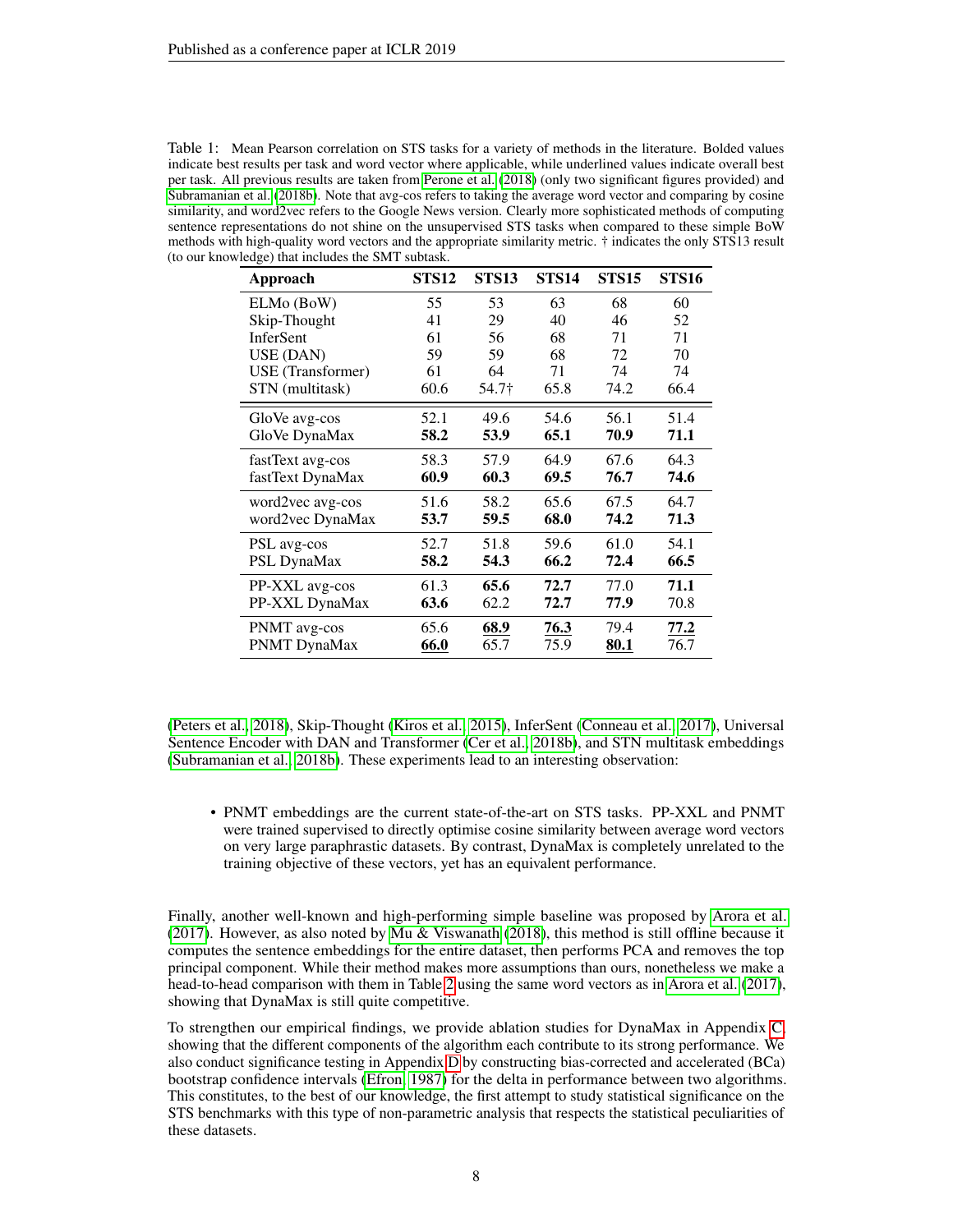<span id="page-8-4"></span>

| Table 2: Mean Pearson correlations on STS tasks comparing DynaMax against Arora et al. (2017)'s avg-            |
|-----------------------------------------------------------------------------------------------------------------|
| SIF+PCA method. Bolded values indicate best results per task and word vectors (both methods can be applied to   |
| any word vectors). All methods use SIF word weights as described in Arora et al. (2017); in this case average   |
| word vector with cosine similarity (avg-SIF in the table) is equivalent to the Arora et al. (2017)'s method     |
| without PCA, so we include it for additional context. Note that removing the first principal component requires |
| computation on the entire test set (see Algorithm 1 in Arora et al. $(2017)$ ), whereas DynaMax is completely   |
| independent of the test set. Even with this distinction, avg-SIF+PCA and DynaMax perform comparably, and        |
| both generally outperform avg-SIF although use of PSL vectors closes the gap considerably.                      |

| <b>Vectors</b> | <b>Similarity</b> | <b>STS12</b> | <b>STS13</b> | STS <sub>14</sub> | <b>STS15</b> | <b>STS16</b> |
|----------------|-------------------|--------------|--------------|-------------------|--------------|--------------|
|                | $avg-SIF$         | 59.2         | 59.9         | 62.9              | 62.8         | 63.0         |
| GloVe          | avg-SIF+PCA       | 58.5         | 65.5         | 69.3              | 70.2         | 69.6         |
|                | DynaMax-SIF       | 61.1         | 61.5         | 69.3              | 73.1         | 71.7         |
|                | $avg-SIF$         | 61.5         | 66.7         | 71.5              | 72.8         | 69.7         |
| <b>PSL</b>     | avg-SIF+PCA       | 61.0         | 67.8         | 72.9              | 75.8         | 71.9         |
|                | DynaMax-SIF       | 63.2         | 64.8         | 72.8              | 77.6         | 73.3         |

# 5 CONCLUSION

In this work we combine word embeddings with classic BoW representations using fuzzy set theory. We show that max-pooled word vectors are a special case of FBoW, which implies that they should be compared via the fuzzy Jaccard index rather than the more standard cosine similarity. We also present a simple and novel algorithm, DynaMax, which corresponds to projecting word vectors onto a subspace dynamically generated by the given sentences before max-pooling over the features. DynaMax outperforms averaged word vectors compared with cosine similarity on every benchmark STS task when word vectors are trained unsupervised. It even performs comparably to supervised vectors that directly optimise cosine similarity between paraphrases, despite being completely unrelated to that objective.

Both max-pooled vectors and DynaMax constitute strong baselines for further studies in the area of sentence representations. Yet, these methods are not limited to NLP and word embeddings, but can in fact be used in any setting where one needs to compute similarity between sets of elements that have rich vector representations. We hope to have demonstrated the benefits of experimenting more with similarity metrics based on the building blocks of meaning such as words, rather than complex representations of the final objects such as sentences.

#### **ACKNOWLEDGMENTS**

We would like to thank John Wieting for sharing with us his latest state-of-the-art ParaNMT embeddings, so that we could include the most up-to-date comparisons in the present work.

#### **REFERENCES**

- <span id="page-8-3"></span>Eneko Agirre. SemEval-2015 Task 2: Semantic Textual Similarity, English, Spanish and Pilot on Interpretability. *SemEval2015*, (SemEval):252–263, 2015.
- <span id="page-8-0"></span>Eneko Agirre, Daniel Cer, Mona Diab, and Aitor Gonzalez-Agirre. SemEval-2012 Task 6: A Pilot on Semantic Textual Similarity. *Proc. 6th Int. Work. Semant. Eval. (SemEval 2012), conjunction with First Jt. Conf. Lex. Comput. Semant. (\* SEM 2012)*, (3):385–393, 2012.
- <span id="page-8-1"></span>Eneko Agirre, Daniel Cer, Mona Diab, Aitor Gonzalez-Agirre, and Weiwei Guo. SEM 2013 shared task : Semantic Textual Similarity. *Second Jt. Conf. Lex. Comput. Semant. (\*SEM 2013)*, 1:32–43, 2013.
- <span id="page-8-2"></span>Eneko Agirre, Carmen Banea, Claire Cardie, Daniel Cer, Mona Diab, Aitor Gonzalez-Agirre, Weiwei Guo, Rada Mihalcea, German Rigau, and Janyce Wiebe. SemEval-2014 Task 10: Multilingual Semantic Textual Similarity. *Proc. 8th Int. Work. Semant. Eval. (SemEval 2014)*, (SemEval):81–91, 2014.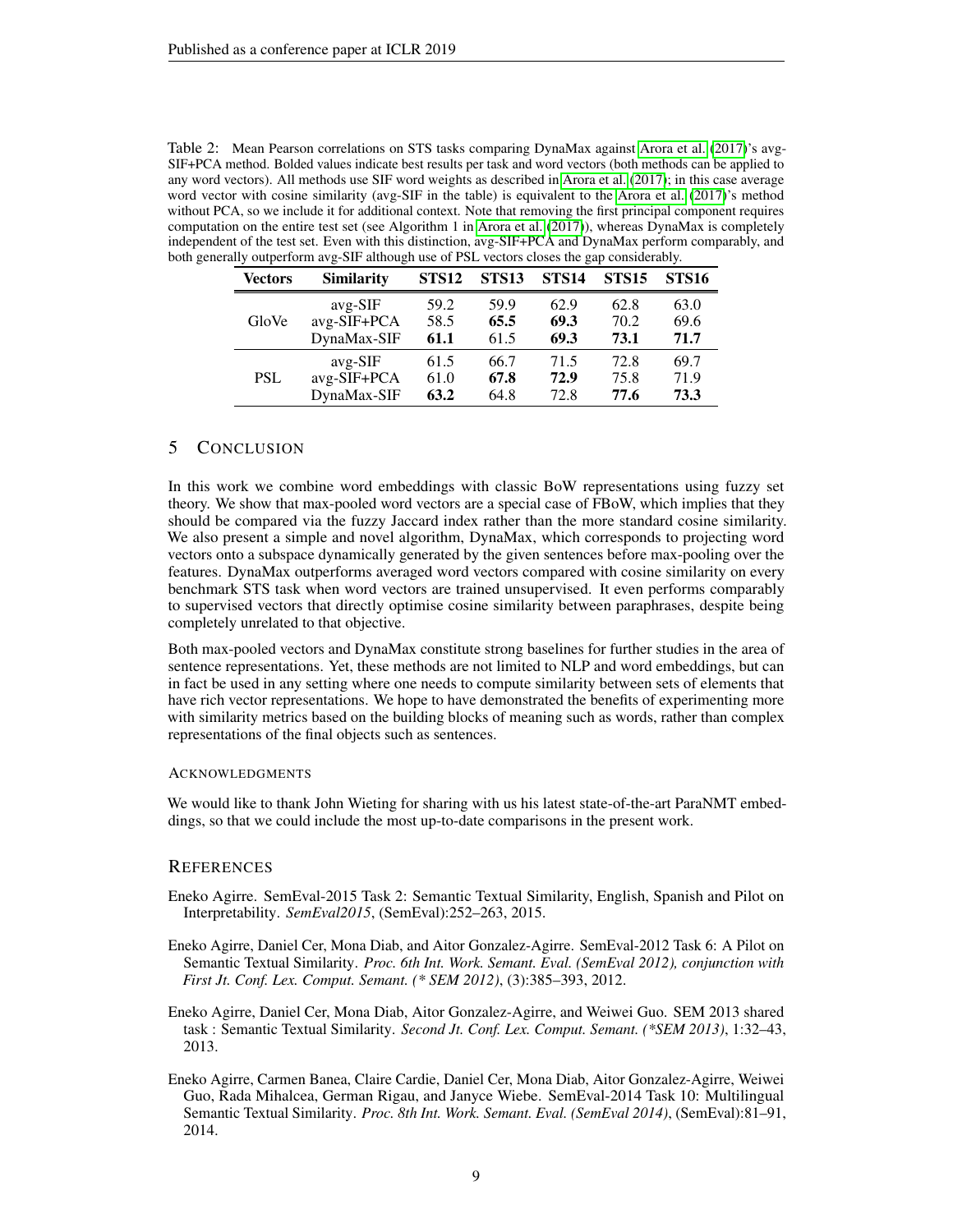- <span id="page-9-9"></span>Eneko Agirre, Carmen Banea, Daniel Cer, Mona Diab, Aitor Gonzalez-Agirre, Rada Mihalcea, German Rigau, and Janyce Wiebe. SemEval-2016 Task 1: Semantic Textual Similarity, Monolingual and Cross-Lingual Evaluation. *Proc. 10th Int. Work. Semant. Eval.*, pp. 497–511, 2016. URL <http://aclweb.org/anthology/S16-1081>.
- <span id="page-9-3"></span>Sanjeev Arora, Yingyu Liang, and Tengyu Ma. A Simple but Tough-to-Beat Baseline for Sentence Embeddings. *Int. Conf. Learn. Represent.*, pp. 1–14, 2017.
- <span id="page-9-4"></span>Piotr Bojanowski, Edouard Grave, Armand Joulin, and Tomas Mikolov. Enriching Word Vectors with Subword Information. jul 2016. URL <http://arxiv.org/abs/1607.04606>.
- <span id="page-9-10"></span>Daniel Cer, Mona Diab, Eneko Agirre, Inigo Lopez-Gazpio, and Lucia Specia. SemEval-2017 Task ˜ 1: Semantic Textual Similarity - Multilingual and Cross-lingual Focused Evaluation. *Proc. 11th Int. Work. Semant. Eval.*, pp. 1–14, jul 2017.
- <span id="page-9-13"></span>Daniel Cer, Yinfei Yang, Sheng-Yi Kong, Nan Hua, Nicole Limtiaco, Rhomni St John, Noah Constant, Mario Guajardo-Cespedes, Steve Yuan, Chris Tar, Yun-Hsuan Sung, Brian Strope, and ´ Ray Kurzweil. Universal Sentence Encoder. 2018b. URL [https://arxiv.org/pdf/1803.](https://arxiv.org/pdf/1803.11175.pdf) [11175.pdf](https://arxiv.org/pdf/1803.11175.pdf).
- <span id="page-9-1"></span>Daniel Cer, Yinfei Yang, Sheng-yi Kong, Nan Hua, Nicole Limtiaco, Rhomni St. John, Noah Constant, Mario Guajardo-Cespedes, Steve Yuan, Chris Tar, Yun-Hsuan Sung, Brian Strope, and Ray Kurzweil. Universal sentence encoder. *CoRR*, abs/1803.11175, 2018a. URL [http:](http://arxiv.org/abs/1803.11175) [//arxiv.org/abs/1803.11175](http://arxiv.org/abs/1803.11175).
- <span id="page-9-5"></span>Ronan Collobert, Jason Weston, Léon Bottou, Michael Karlen, Koray Kavukcuoglu, and Pavel Kuksa. Natural language processing (almost) from scratch. *Journal of Machine Learning Research*, 12 (Aug):2493–2537, 2011.
- <span id="page-9-11"></span>Alexis Conneau and Douwe Kiela. Senteval: An evaluation toolkit for universal sentence representations. *arXiv preprint arXiv:1803.05449*, 2018.
- <span id="page-9-0"></span>Alexis Conneau, Douwe Kiela, Holger Schwenk, Loic Barrault, and Antoine Bordes. Supervised Learning of Universal Sentence Representations from Natural Language Inference Data. may 2017. URL <http://arxiv.org/abs/1705.02364>.
- <span id="page-9-6"></span>Cedric De Boom, Steven Van Canneyt, Thomas Demeester, and Bart Dhoedt. Representation learning for very short texts using weighted word embedding aggregation. *Pattern Recogn. Lett.*, 80(C):150–156, September 2016. ISSN 0167-8655. doi: 10.1016/j.patrec.2016.06.012. URL <https://doi.org/10.1016/j.patrec.2016.06.012>.
- <span id="page-9-14"></span>Lee R. Dice. Measures of the amount of ecologic association between species. *Ecology*, 26(3): 297–302, 1945. ISSN 1939-9170. doi: 10.2307/1932409. URL [http://dx.doi.org/10.](http://dx.doi.org/10.2307/1932409) [2307/1932409](http://dx.doi.org/10.2307/1932409).
- <span id="page-9-7"></span>Sebastien Dubois. Learning effective embeddings from medical notes. 2017.
- <span id="page-9-15"></span>B. Efron and R.J. Tibshirani. *An Introduction to the Bootstrap*. Chapman & Hall/CRC Monographs on Statistics & Applied Probability. Taylor & Francis, 1994. ISBN 9780412042317. URL <https://books.google.co.uk/books?id=gLlpIUxRntoC>.
- <span id="page-9-8"></span>Bradley Efron. Better bootstrap confidence intervals. *Journal of the American Statistical Association*, 82(397):171–185, mar 1987. doi: 10.1080/01621459.1987.10478410. URL [https://doi.](https://doi.org/10.1080/01621459.1987.10478410) [org/10.1080/01621459.1987.10478410](https://doi.org/10.1080/01621459.1987.10478410).
- <span id="page-9-12"></span>Kawin Ethayarajh. Unsupervised random walk sentence embeddings: A strong but simple baseline. In *Proceedings of The Third Workshop on Representation Learning for NLP*, pp. 91–100. Association for Computational Linguistics, 2018. URL <http://aclweb.org/anthology/W18-3012>.
- <span id="page-9-2"></span>Zhe Gan, Yunchen Pu, Ricardo Henao, Chunyuan Li, Xiaodong He, and Lawrence Carin. Learning generic sentence representations using convolutional neural networks. In *Proceedings of the 2017 Conference on Empirical Methods in Natural Language Processing*, pp. 2390–2400. Association for Computational Linguistics, 2017. URL <http://aclweb.org/anthology/D17-1254>.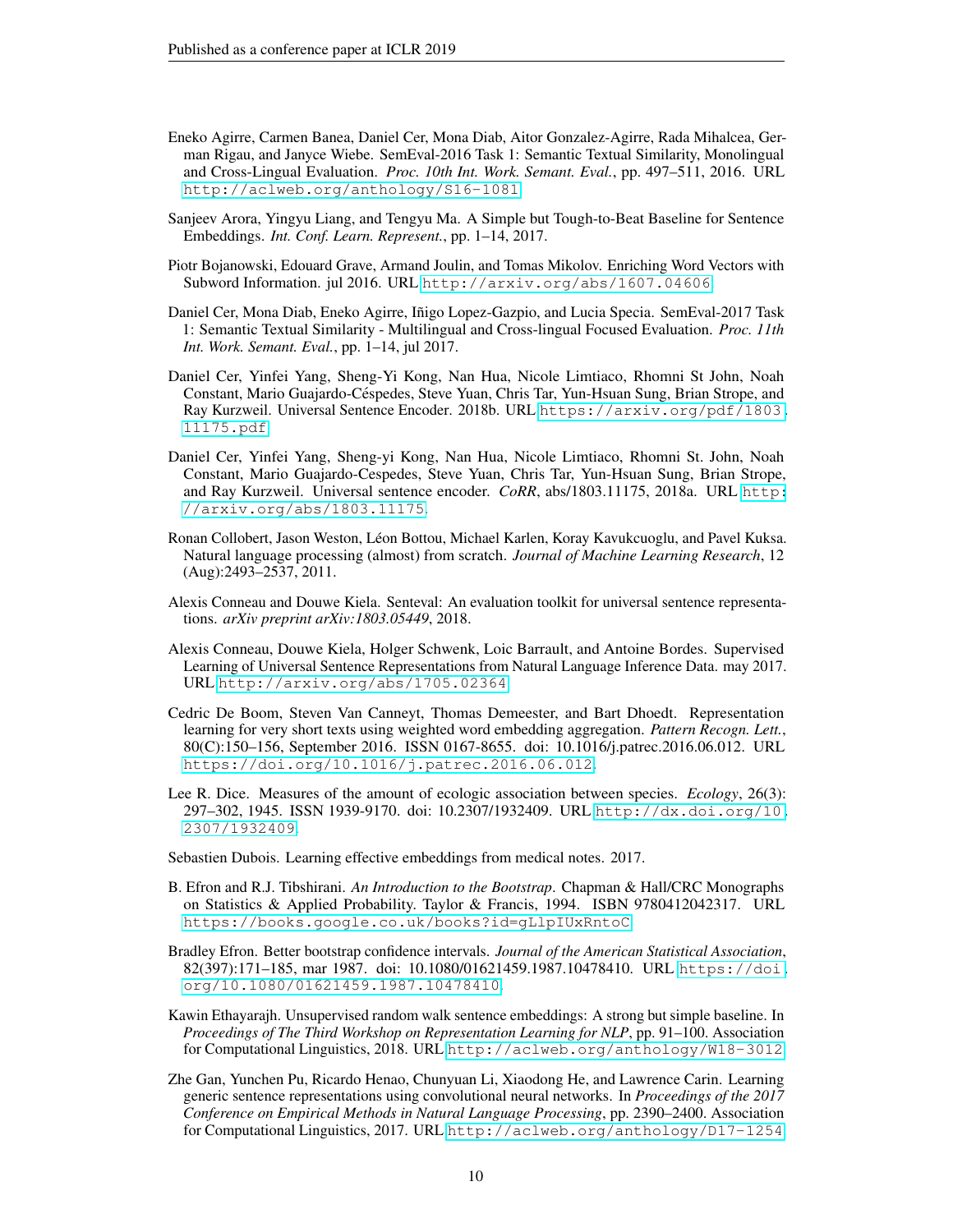<span id="page-10-0"></span>Zellig Harris. Distributional structure. *Word*, 10(23):146–162, 1954.

- <span id="page-10-1"></span>Felix Hill, Kyunghyun Cho, and Anna Korhonen. Learning Distributed Representations of Sentences from Unlabelled Data. feb 2016. URL <http://arxiv.org/abs/1602.03483>.
- <span id="page-10-15"></span>James B. Hittner, Kim May, and N. CLAYTON Silver. A monte carlo evaluation of tests for comparing dependent correlations. *The Journal of General Psychology*, 130(2):149–168, apr 2003. doi: 10. 1080/00221300309601282. URL <https://doi.org/10.1080/00221300309601282>.
- <span id="page-10-14"></span>Paul Jaccard. Etude de la distribution florale dans une portion des alpes et du jura. 37:547–579, 01 1901.

<span id="page-10-9"></span>Sergio Jimenez, Fabio Gonzalez, and Alexander Gelbukh. Text comparison using soft cardinality. In Edgar Chavez and Stefano Lonardi (eds.), *String Processing and Information Retrieval*, pp. 297–302, Berlin, Heidelberg, 2010. Springer Berlin Heidelberg. ISBN 978-3-642-16321-0.

- <span id="page-10-10"></span>Sergio Jimenez, Claudia Becerra, and Alexander Gelbukh. Soft cardinality: A parameterized similarity function for text comparison. In *Proceedings of the First Joint Conference on Lexical and Computational Semantics - Volume 1: Proceedings of the Main Conference and the Shared Task, and Volume 2: Proceedings of the Sixth International Workshop on Semantic Evaluation*, SemEval '12, pp. 449–453, Stroudsburg, PA, USA, 2012. Association for Computational Linguistics. URL <http://dl.acm.org/citation.cfm?id=2387636.2387709>.
- <span id="page-10-11"></span>Sergio Jimenez, Claudia Jeanneth Becerra, and Alexander F. Gelbukh. Softcardinality-core: Improving text overlap with distributional measures for semantic textual similarity. In *\*SEM@NAACL-HLT*, 2013.
- <span id="page-10-12"></span>Sergio Jimenez, George Dueñas, Julia Baquero, and Alexander F. Gelbukh. Unal-nlp: Combining soft cardinality features for semantic textual similarity, relatedness and entailment. In *SemEval@COLING*, 2014.
- <span id="page-10-13"></span>Sergio Jimenez, Fabio A. Gonzalez, and Alexander Gelbukh. Soft cardinality in semantic text processing: Experience of the SemEval international competitions. *Polibits*, 51:63–72, jan 2015. doi: 10.17562/pb-51-9. URL <https://doi.org/10.17562/pb-51-9>.
- <span id="page-10-5"></span>Armand Joulin, Edouard Grave, Piotr Bojanowski, and Tomas Mikolov. Bag of Tricks for Efficient Text Classification. In *Proc. 15th Conf. Eur. Chapter Assoc. Comput. Linguist. Vol. 2, Short Pap.*, pp. 427–431, Stroudsburg, PA, USA, jul 2017. Association for Computational Linguistics. URL <http://arxiv.org/abs/1607.01759>.
- <span id="page-10-3"></span>Nal Kalchbrenner, Edward Grefenstette, and Phil Blunsom. A Convolutional Neural Network for Modelling Sentences. In *Proc. 52nd Annu. Meet. Assoc. Comput. Linguist. (Volume 1 Long Pap.*, pp. 655–665, Stroudsburg, PA, USA, apr 2014. Association for Computational Linguistics. URL <http://arxiv.org/abs/1404.2188>.
- <span id="page-10-6"></span>Tom Kenter and Maarten de Rijke. Short text similarity with word embeddings. In *Proceedings of the 24th ACM International on Conference on Information and Knowledge Management*, CIKM '15, pp. 1411–1420, New York, NY, USA, 2015. ACM. ISBN 978-1-4503-3794-6. doi: 10.1145/2806416.2806475. URL <http://doi.acm.org/10.1145/2806416.2806475>.

<span id="page-10-4"></span>Yoon Kim. Convolutional neural networks for sentence classification. *EMNLP*, 2014.

- <span id="page-10-2"></span>Ryan Kiros, Yukun Zhu, Ruslan Salakhutdinov, Richard S. Zemel, Antonio Torralba, Raquel Urtasun, and Sanja Fidler. Skip-Thought Vectors. jun 2015. URL [http://arxiv.org/abs/1506.](http://arxiv.org/abs/1506.06726) [06726](http://arxiv.org/abs/1506.06726).
- <span id="page-10-7"></span>George J. Klir, Ute St. Clair, and Bo Yuan. *Fuzzy Set Theory: Foundations and Applications*. Prentice-Hall, Inc., Upper Saddle River, NJ, USA, 1997. ISBN 0-13-341058-7.
- <span id="page-10-8"></span>Matt J. Kusner, Yu Sun, Nicholas I. Kolkin, and Kilian Q. Weinberger. From word embeddings to document distances. In *Proceedings of the 32Nd International Conference on International Conference on Machine Learning*, volume 37 of *ICML'15*, pp. 957–966. JMLR.org, 2015.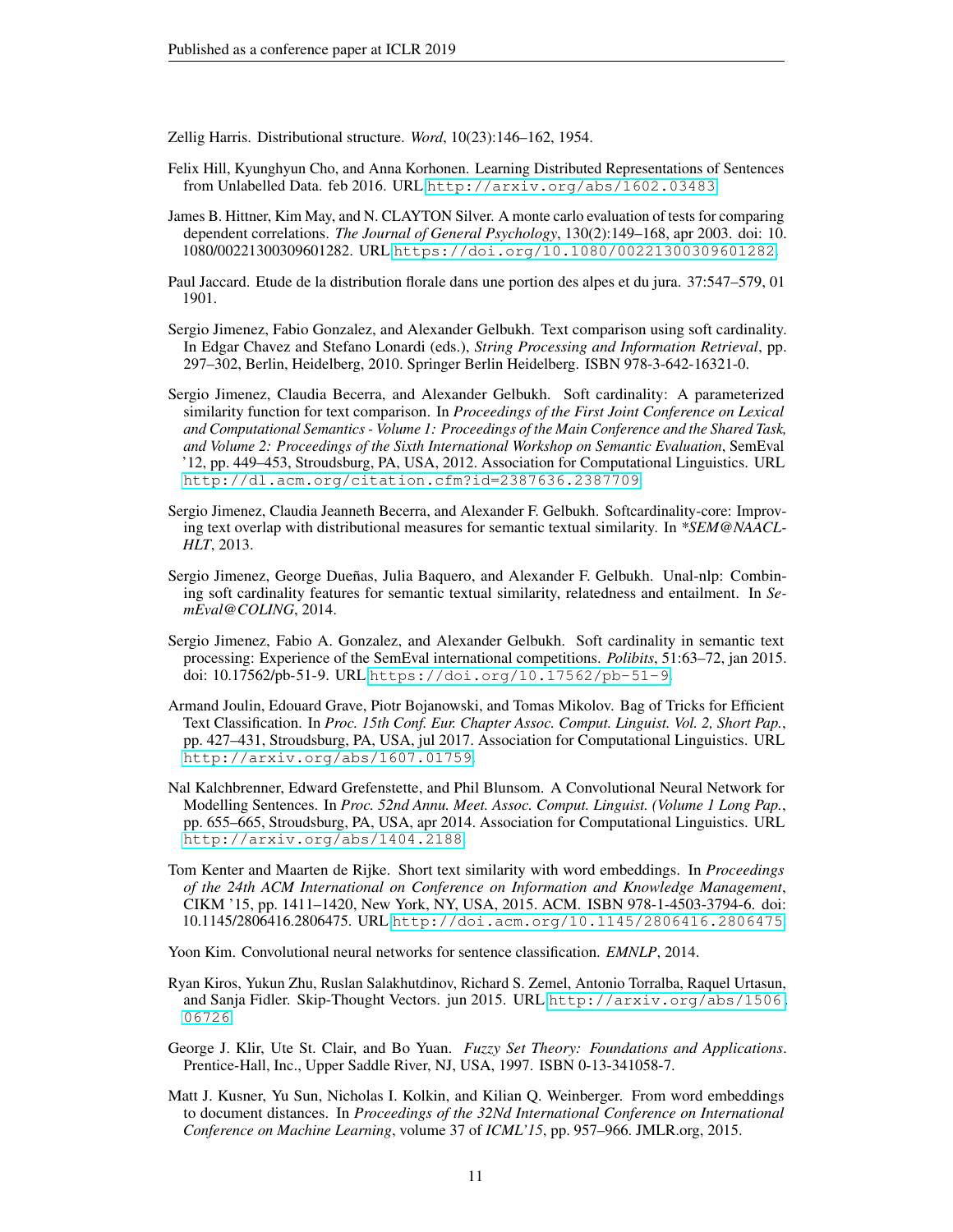- <span id="page-11-2"></span>Quoc V. Le and Tomas Mikolov. Distributed Representations of Sentences and Documents. 32, 2014. URL <http://arxiv.org/abs/1405.4053>.
- <span id="page-11-1"></span>Christopher D. Manning, Prabhakar Raghavan, and Hinrich Schütze. *Introduction to Information Retrieval*. Cambridge University Press, New York, NY, USA, 2008. ISBN 0521865719, 9780521865715.
- <span id="page-11-5"></span>Tomas Mikolov, Kai Chen, Greg Corrado, and Jeffrey Dean. Efficient Estimation of Word Representations in Vector Space. pp. 1–12, jan 2013a. URL <http://arxiv.org/abs/1301.3781>.
- <span id="page-11-9"></span>Tomas Mikolov, Ilya Sutskever, Kai Chen, Greg Corrado, and Jeffrey Dean. Distributed Representations of Words and Phrases and their Compositionality. pp. 1–9, oct 2013b. URL <http://arxiv.org/abs/1310.4546>.
- <span id="page-11-10"></span>Tomas Mikolov, Wen-tau Yih, and Geoffrey Zweig. Linguistic regularities in continuous space word representations. In *HLTNAACL*, pp. 746–751, 2013c.
- <span id="page-11-13"></span>Jiaqi Mu and Pramod Viswanath. All-but-the-top: Simple and effective postprocessing for word representations. In *International Conference on Learning Representations*, 2018. URL [https:](https://openreview.net/forum?id=HkuGJ3kCb) [//openreview.net/forum?id=HkuGJ3kCb](https://openreview.net/forum?id=HkuGJ3kCb).
- <span id="page-11-16"></span>A. Ochiai. Zoogeographic studies on the solenoid fishes found in japan and its neighbouring regions. *Bull Jpn Soc Fish Sci.*, 22(9):526–530, 1957.
- <span id="page-11-15"></span>Yanosuke Otsuka. The faunal character of the japanese pleistocene marine mollusca, as evidence of the climate having become colder during the pleistocene in japan. *Bulletin of the Biogeographical Society of Japan (in Japanese)*, 6(16):165–170, 1936.
- <span id="page-11-6"></span>Jeffrey Pennington, Richard Socher, and Christopher Manning. Glove: Global Vectors for Word Representation. In *Proc. 2014 Conf. Empir. Methods Nat. Lang. Process.*, pp. 1532–1543, Stroudsburg, PA, USA, 2014. Association for Computational Linguistics.
- <span id="page-11-11"></span>Christian S Perone, Roberto Silveira, and Thomas S Paula. Evaluation of sentence embeddings in downstream and linguistic probing tasks. *arXiv preprint arXiv:1806.06259*, 2018.
- <span id="page-11-12"></span>Matthew E. Peters, Mark Neumann, Mohit Iyyer, Matt Gardner, Christopher Clark, Kenton Lee, and Luke Zettlemoyer. Deep contextualized word representations. In *Proc. of NAACL*, 2018.
- <span id="page-11-0"></span>Gerald Salton, A. Wong, and C. S. Yang. A vector space model for automatic indexing. *Commun. ACM*, 18(11):613–620, November 1975.
- <span id="page-11-14"></span>Adriaan M. J. Schakel and Benjamin J Wilson. Measuring Word Significance using Distributed Representations of Words. aug 2015. URL <http://arxiv.org/abs/1508.02297>.
- <span id="page-11-7"></span>Dinghan Shen, Guoyin Wang, Wenlin Wang, Martin Renqiang Min, Qinliang Su, Yizhe Zhang, Chunyuan Li, Ricardo Henao, and Lawrence Carin. Baseline needs more love: On simple wordembedding-based models and associated pooling mechanisms. *ACL*, 2018.
- <span id="page-11-8"></span>Grigori Sidorov, Alexander F. Gelbukh, Helena Gómez-Adorno, and David Pinto. Soft similarity and soft cosine measure: Similarity of features in vector space model. *Computacion y Sistemas ´* , 18 (3), 2014. URL [http://cys.cic.ipn.mx/ojs/index.php/CyS/article/view/](http://cys.cic.ipn.mx/ojs/index.php/CyS/article/view/2043) [2043](http://cys.cic.ipn.mx/ojs/index.php/CyS/article/view/2043).
- <span id="page-11-4"></span>Richard Socher, Alex Perelygin, Jean Y. Wu, Jason Chuang, Christopher D. Manning, Andrew Y. Ng, and Christopher Potts. Recursive deep models for semantic compositionality over a sentiment treebank. In *In Proceedings of EMNLP*, pp. 1631–1642, 2013.
- <span id="page-11-17"></span>T. Sørensen. A method of establishing groups of equal amplitude in plant sociology based on similarity of species and its application to analyses of the vegetation on Danish commons. *Biol. Skr.*, 5:1–34, 1948.
- <span id="page-11-3"></span>Sandeep Subramanian, Adam Trischler, Yoshua Bengio, and Christopher J Pal. Learning general purpose distributed sentence representations via large scale multi-task learning. In *International Conference on Learning Representations*, 2018a. URL [https://openreview.net/forum?](https://openreview.net/forum?id=B18WgG-CZ) [id=B18WgG-CZ](https://openreview.net/forum?id=B18WgG-CZ).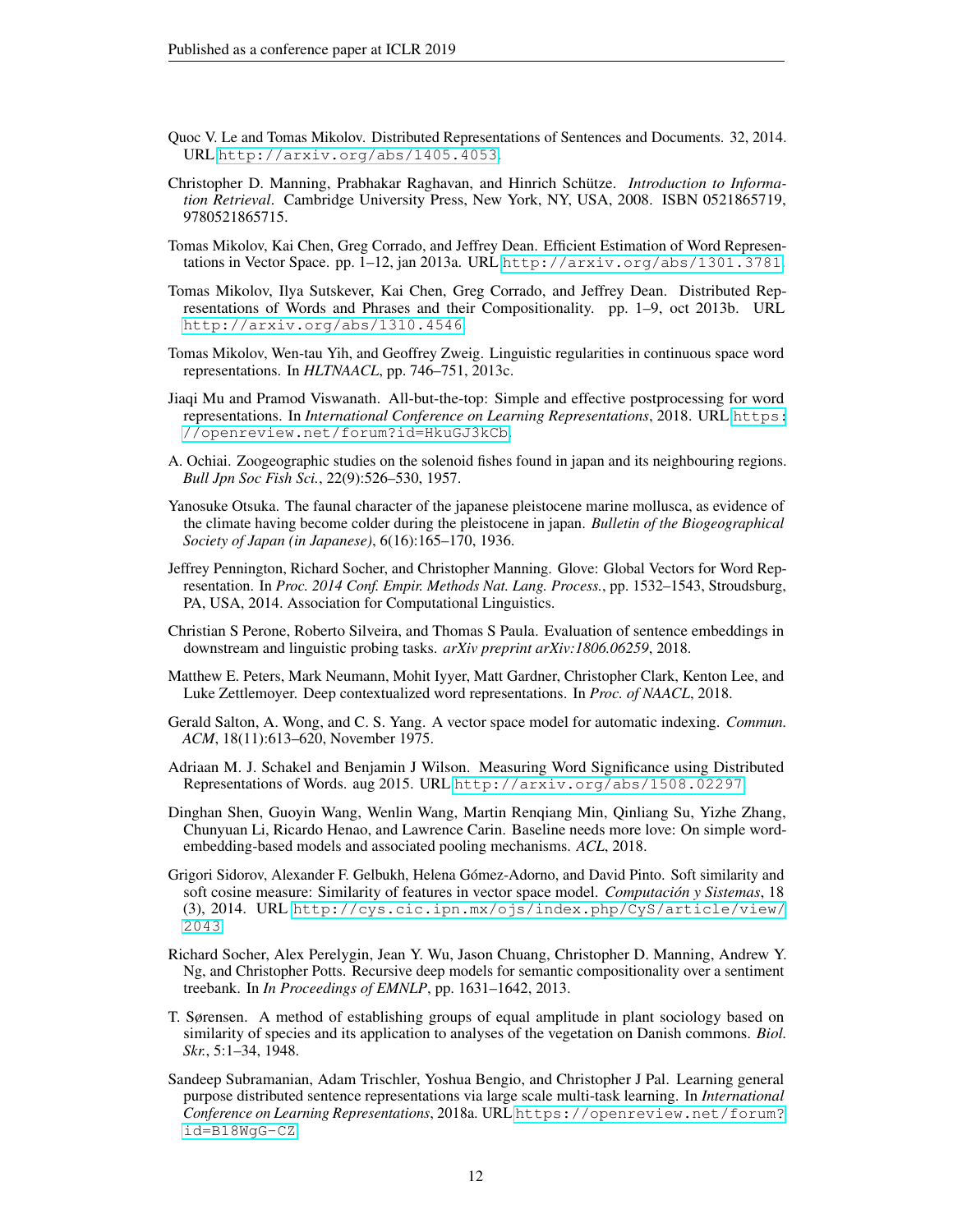- <span id="page-12-11"></span>Sandeep Subramanian, Adam Trischler, Yoshua Bengio, and Christopher J Pal. Learning general purpose distributed sentence representations via large scale multi-task learning. *arXiv preprint arXiv:1804.00079*, 2018b.
- <span id="page-12-0"></span>Kai Sheng Tai, Richard Socher, and Christopher D Manning. Improved Semantic Representations From Tree-Structured Long Short-Term Memory Networks. feb 2015.
- <span id="page-12-2"></span>Shuai Tang, Hailin Jin, Chen Fang, Zhaowen Wang, and Virginia R. de Sa. Exploring asymmetric encoder-decoder structure for context-based sentence representation learning. *CoRR*, abs/1710.10380, 2017. URL <http://arxiv.org/abs/1710.10380>.
- <span id="page-12-1"></span>Ashish Vaswani, Noam Shazeer, Niki Parmar, Jakob Uszkoreit, Llion Jones, Aidan N. Gomez, Lukasz Kaiser, and Illia Polosukhin. Attention Is All You Need. jun 2017. URL [http://arxiv.org/](http://arxiv.org/abs/1706.03762) [abs/1706.03762](http://arxiv.org/abs/1706.03762).
- <span id="page-12-6"></span>John Wieting and Kevin Gimpel. Pushing the limits of paraphrastic sentence embeddings with millions of machine translations. *ACL*, 2018.
- <span id="page-12-4"></span>John Wieting, Mohit Bansal, Kevin Gimpel, Karen Livescu, and Dan Roth. From paraphrase database to compositional paraphrase model and back. *TACL*, 2015.
- <span id="page-12-5"></span>John Wieting, Mohit Bansal, Kevin Gimpel, and Karen Livescu. Towards Universal Paraphrastic Sentence Embeddings. pp. 1–17, nov 2016. URL <http://arxiv.org/abs/1511.08198>.
- <span id="page-12-13"></span>Rand R. Wilcox. Comparing pearson correlations: Dealing with heteroscedasticity and nonnormality. *Communications in Statistics - Simulation and Computation*, 38:2220–2234, 2009.
- <span id="page-12-12"></span>Rand R. Wilcox and Tian Tian. Comparing dependent correlations. *The Journal of General Psychology*, 135(1):105–112, jan 2008. doi: 10.3200/genp.135.1.105-112. URL [https://doi.](https://doi.org/10.3200/genp.135.1.105-112) [org/10.3200/genp.135.1.105-112](https://doi.org/10.3200/genp.135.1.105-112).
- <span id="page-12-7"></span>Lotfi Asker Zadeh. *Fuzzy Sets, Fuzzy Logic, and Fuzzy Systems: Selected Papers by Lotfi A. Zadeh*. World Scientific Publishing Co., Inc., River Edge, NJ, USA, 1996. ISBN 9810224214.
- <span id="page-12-9"></span>Daniel Zeman, Martin Popel, Milan Straka, Jan Hajic, Joakim Nivre, Filip Ginter, Juhani Luotolahti, Sampo Pyysalo, Slav Petrov, Martin Potthast, et al. Conll 2017 shared task: multilingual parsing from raw text to universal dependencies. *Proceedings of the CoNLL 2017 Shared Task: Multilingual Parsing from Raw Text to Universal Dependencies*, pp. 1–19, 2017.
- <span id="page-12-8"></span>Rui Zhao and Kezhi Mao. Fuzzy bag-of-words model for document representation. *IEEE Transactions on Fuzzy Systems*, pp. 1–1, 2017. doi: 10.1109/tfuzz.2017.2690222. URL [https://doi.org/](https://doi.org/10.1109/tfuzz.2017.2690222) [10.1109/tfuzz.2017.2690222](https://doi.org/10.1109/tfuzz.2017.2690222).
- <span id="page-12-3"></span>Vitalii Zhelezniak, Dan Busbridge, April Shen, Samuel L. Smith, and Nils Y. Hammerla. Decoding decoders: Finding optimal representation spaces for unsupervised similarity tasks, 2018. URL <https://openreview.net/forum?id=Byd-EfWCb>.
- <span id="page-12-10"></span>Yukun Zhu, Ryan Kiros, Richard Zemel, Ruslan Salakhutdinov, Raquel Urtasun, Antonio Torralba, and Sanja Fidler. Aligning Books and Movies: Towards Story-like Visual Explanations by Watching Movies and Reading Books. *Proc. IEEE Int. Conf. Comput. Vis.*, 2015 Inter:19–27, jun 2015. URL <http://arxiv.org/abs/1506.06724>.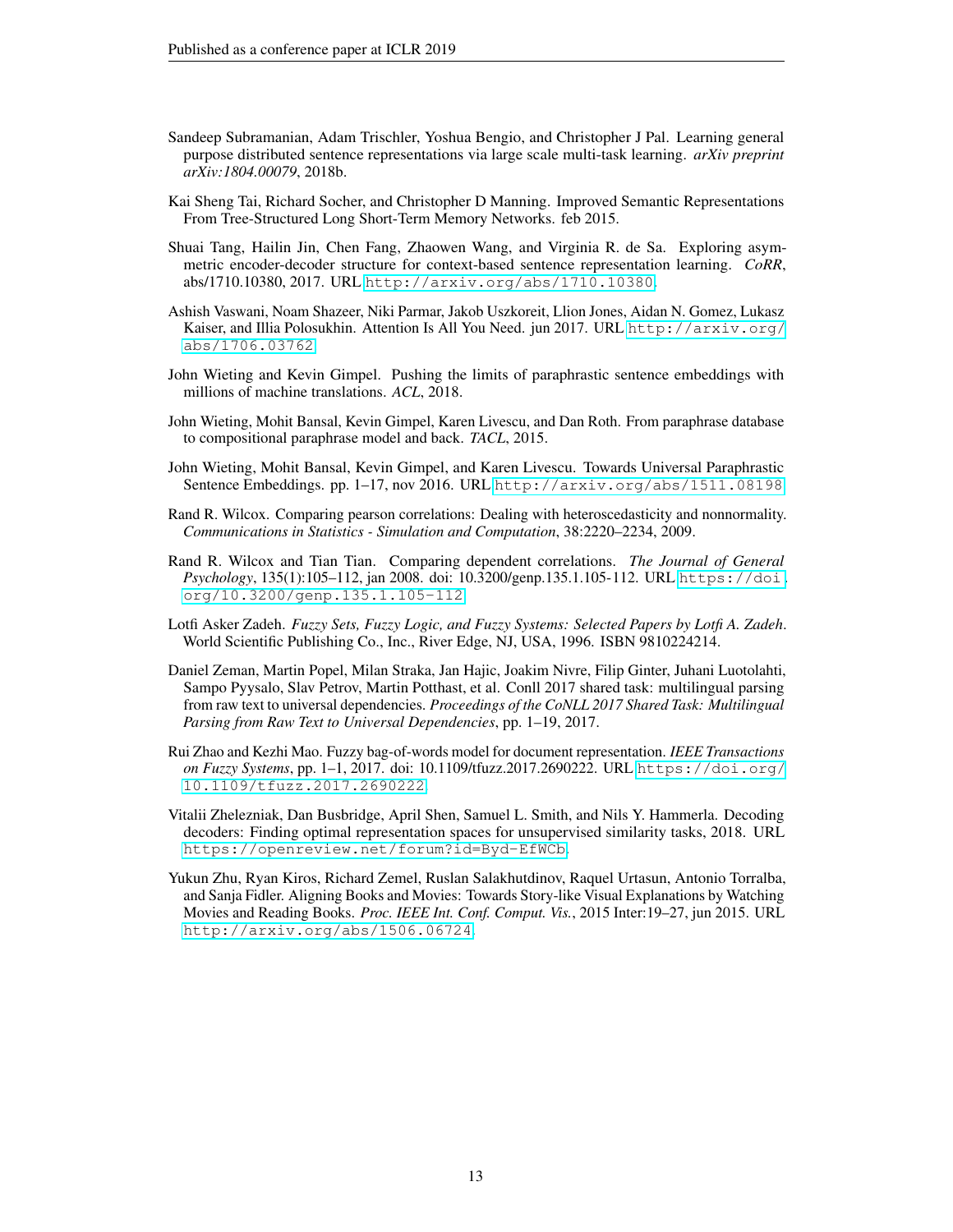| Vectors         | Approach       | STS <sub>12</sub> | <b>STS13</b> | STS <sub>14</sub> | <b>STS15</b> | <b>STS16</b> |
|-----------------|----------------|-------------------|--------------|-------------------|--------------|--------------|
| GloVe           | avg-cos        | 47.1              | 44.9         | 49.7              | 51.9         | 44.0         |
|                 | <b>DynaMax</b> | 53.7              | 47.8         | 59.5              | 66.3         | 62.9         |
| <b>fastText</b> | avg-cos        | 47.6              | 46.1         | 54.5              | 58.8         | 49.6         |
|                 | <b>DynaMax</b> | 51.6              | 46.3         | 59.6              | 68.5         | 62.8         |
| word2vec        | avg-cos        | 45.2              | 49.3         | 57.3              | 59.1         | 51.8         |
|                 | DynaMax        | 47.6              | 49.7         | 60.7              | 68.0         | 62.8         |

<span id="page-13-2"></span>Table 3: Mean Pearson correlation on STS tasks for DynaMax and averaged word vector, all using normalised word vectors. Bolded values indicate best results per task and word vector type. Note that DynaMax still outperforms avg-cos across the board, but both approaches lose to their unnormalised counterparts as reported in Table [1.](#page-7-0)

# <span id="page-13-1"></span>A NORMALISED VECTORS AND [0, 1]-FUZZY SETS

In the word fuzzification step the membership values for a word  $w$  are obtained through a similarity function sim $(w, u^{(j)})$  between the word embedding w and the rows of the universe matrix U, i.e.

$$
\boldsymbol{\mu} = [\text{sim}(\boldsymbol{w}, \boldsymbol{u}^{(1)}), \text{sim}(\boldsymbol{w}, \boldsymbol{u}^{(2)}), \dots, \text{sim}(\boldsymbol{w}, \boldsymbol{u}^{(K)})].
$$

In Section [2.2,](#page-2-1)  $\text{sim}(w, u^{(j)})$  was the dot product  $w \cdot u^{(j)}$  and we could simply write  $\mu = wU^{T}$ . There are several reasons why we chose a similarity function that takes values in  $\mathbb R$  as opposed to  $[0, 1]$ .

First, we can always map the membership values from  $\mathbb R$  to  $(0,1)$  and vice versa using, e.g. the logistic function  $\sigma(x) = \frac{1}{1+e^{-ax}}$  with an appropriate scaling factor  $a > 0$ . Intuitively, large negative membership values would imply the element is really not in the set and large positive values mean it is really in the set. Of course, here both 'large' and 'really' depend on the scaling factor  $a$ . In any case, we see that the choice of  $\mathbb R$  vs.  $[0, 1]$  is not very important mathematically. Interestingly, since we always max-pool with a zero vector, fuzzy BoW will not contain any negative membership values. This was not our intention, just a by-product of the model.

Secondly, note that the membership function for multisets takes values in  $\mathbb{N}^{\geq 0}$ , i.e. the nonnegative integers. These values are already outside  $[0, 1]$  and we see that the standard  $[0, 1]$ -fuzzy sets are incompatible with multisets. On the other hand, a membership function that takes values in  $\mathbb R$  can directly model sets, multisets, fuzzy sets, and fuzzy multisets.

For completeness, let us insist on the range [0, 1] and choose  $\sin(w, u^{(j)})$  to be the clipped cosine similarity  $\max(0, \cos(w, u^{(j)}))$ . This is in fact equivalent to simply normalising the word vectors. Indeed, the dot product and cosine similarity become the same after normalisation, and max-pooling with the zero vector removes all the negative values, so the resulting representation is guaranteed to be a [0, 1]-fuzzy set. Our results for normalised word vectors are presented in Table [3.](#page-13-2)

After comparing Tables [1](#page-7-0) and [3](#page-13-2) we can draw two conclusions. Namely, DynaMax still outperforms avg-cos by a large margin even when word vectors are normalised. However, normalisation hurts both approaches and should generally be avoided. This is not surprising since the length of word vectors is correlated with word importance, so normalisation essentially makes all words equally important [\(Schakel & Wilson, 2015\)](#page-11-14).

# <span id="page-13-0"></span>B COMPARISON OF FUZZY SET SIMILARITY MEASURES

In Section [2](#page-1-0) we mentioned several set similarity measures such as Jaccard [\(Jaccard, 1901\)](#page-10-14), Otsuka-Ochiai [\(Otsuka, 1936;](#page-11-15) [Ochiai, 1957\)](#page-11-16) and Sørensen–Dice [\(Dice, 1945;](#page-9-14) [Sørensen, 1948\)](#page-11-17) coefficients. Here in Table [4,](#page-14-2) we show that fuzzy versions of the above coefficients have almost identical performance, thus confirming that our results are in no way specific to the Jaccard index.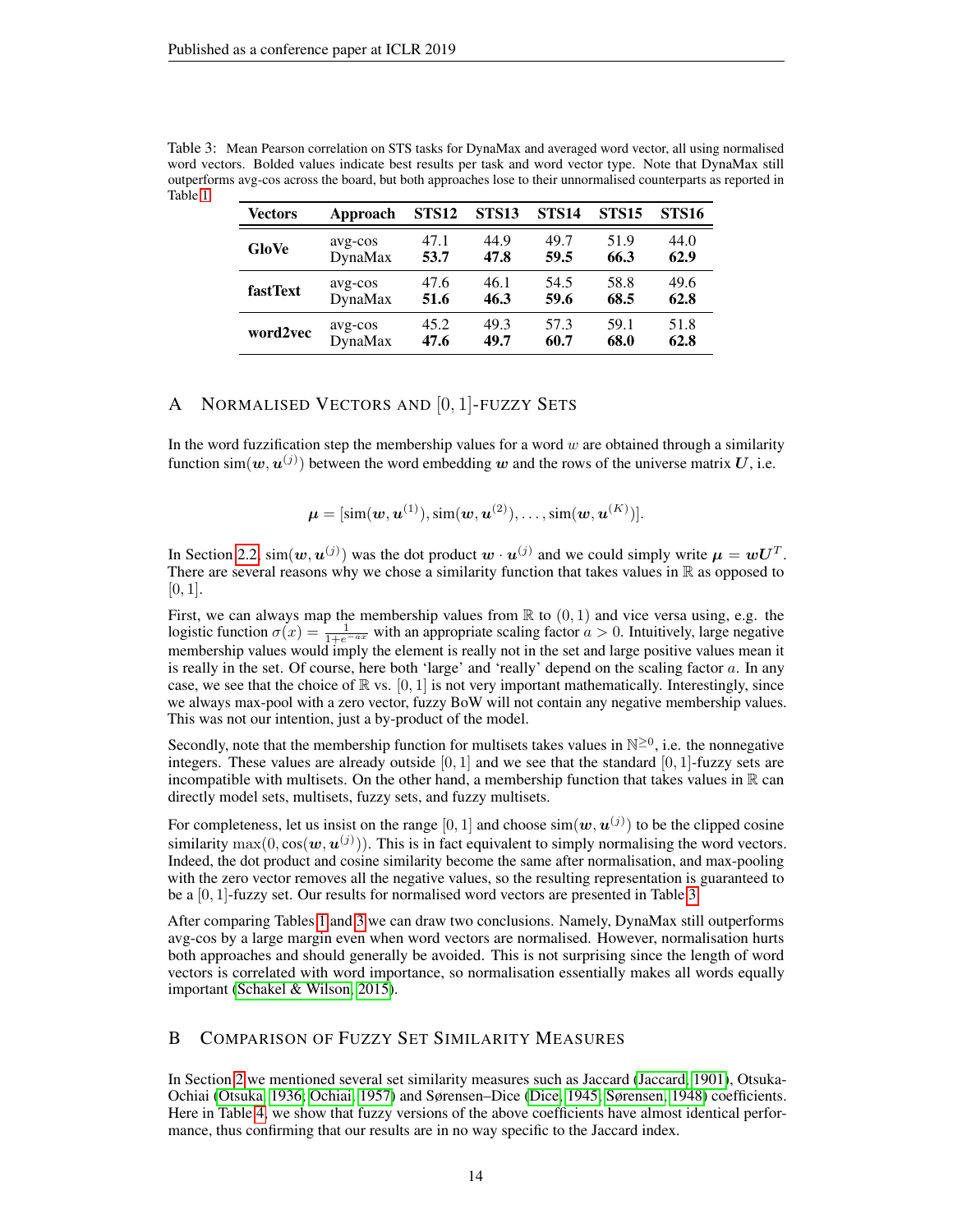| Vectors         | <b>SSM</b> | <b>STS12</b> | <b>STS13</b> | <b>STS14</b> | <b>STS15</b> | <b>STS16</b> |
|-----------------|------------|--------------|--------------|--------------|--------------|--------------|
| GloVe           | Jaccard    | 58.2         | 53.9         | 65.1         | 70.9         | 71.1         |
|                 | Otsuka     | 58.3         | 53.4         | 65.2         | 70.3         | 70.5         |
|                 | Dice       | 58.5         | 53.2         | 64.9         | 70.1         | 70.4         |
| <b>fastText</b> | Jaccard    | 60.9         | 60.3         | 69.5         | 76.7         | 74.6         |
|                 | Otsuka     | 61.0         | 60.1         | 69.7         | 76.1         | 74.0         |
|                 | Dice       | 61.3         | 59.5         | 69.4         | 76.0         | 73.8         |
| word2vec        | Jaccard    | 53.7         | 59.5         | 68.0         | 74.2         | 71.3         |
|                 | Otsuka     | 51.5         | 58.8         | 67.7         | 73.4         | 70.1         |
|                 | Dice       | 51.9         | 58.7         | 67.5         | 73.3         | 70.0         |

<span id="page-14-2"></span>Table 4: Mean Pearson correlation on STS tasks for different fuzzy SSMs. The performance is almost identical across the board.

<span id="page-14-3"></span>Table 5: Mean Pearson correlation on STS tasks for the ablation studies. As described in Appendix [C,](#page-14-0) it is clear that the three components of the algorithm — the dynamic universe, the max-pooling operation, and the fuzzy Jaccard index — all contribute to the strong performance of DynaMax-Jaccard.

| <b>Ablation on</b> | Approach                                              | <b>STS12</b>         | <b>STS13</b>         | <b>STS14</b>         | <b>STS15</b>         | <b>STS16</b>         |
|--------------------|-------------------------------------------------------|----------------------|----------------------|----------------------|----------------------|----------------------|
|                    | DynaMax Jaccard                                       | 60.9                 | 60.3                 | 69.5                 | 76.7                 | 74.6                 |
| <b>Universe</b>    | Max Jaccard<br>RandomMax Jaccard                      | 60.5<br>58.6         | 51.4<br>52.2         | 68.7<br>67.0         | 72.7<br>72.2         | 73.6<br>71.3         |
| <b>Similarity</b>  | DynaMax cosine                                        | 60.2                 | 62.2                 | 68.1                 | 74.2                 | 69.7                 |
| Pooling Op.        | DynaAvg Jaccard<br>DynaSum Jaccard<br>DynaMin Jaccard | 52.1<br>47.8<br>28.4 | 45.8<br>34.6<br>21.5 | 52.0<br>38.7<br>27.1 | 60.5<br>45.7<br>34.4 | 54.9<br>41.1<br>37.2 |
| Pool & Sim.        | Dyna Avg cosine                                       | 55.6                 | 53.4                 | 56.4                 | 58.1                 | 50.7                 |

# <span id="page-14-0"></span>C DYNAMAX ABLATION STUDIES

The DynaMax-Jaccard similarity (Algorithm [1\)](#page-3-0) consists of three components: the dynamic universe, the max-pooling operation, and the fuzzy Jaccard index. As with any algorithm, it is very important to track the sources of improvements. Consequently, we perform a series of ablation studies in order to isolate the contribution of each component. For brevity, we focus on fastText because it produced the strongest results for both the DynaMax and the baseline (Figure [1\)](#page-5-1).

The results of the ablation study are presented in Table [5.](#page-14-3) First, we show that the dynamic universe is superior to other sensible choices, such as the identity and random  $300 \times 300$  projection with components drawn from  $\mathcal{N}(0, 1)$ . Next, we show that the fuzzy Jaccard index beats the standard cosine similarity on 4 out 5 benchmarks. Finally, we find that max considerably outperforms other pooling operations such as averaging, sum and min. We conclude that all three components of DynaMax are very important. It is clear that max-pooling is the top contributing factor, followed by the dynamic universe and the fuzzy Jaccard index, whose contributions are roughly equal.

# <span id="page-14-1"></span>D SIGNIFICANCE ANALYSIS

As discussed in Section [4,](#page-5-0) the core idea behind the STS benchmarks is to measure how well the semantic similarity scores computed by a system (algorithm) correlate with human judgements. In this section we provide detailed results and significance analysis for all 24 STS subtasks. Our approach can be formally summarised as follows. We assume that the human scores  $H$ , the system scores  $A$ and the baseline system scores B jointly come from some trivariate distribution  $P(H, A, B)$ , which is specific to each subtask. To compare the performance of two systems, we compute the sample Pearson correlation coefficients  $r_{AH}$  and  $r_{BH}$ . Since these correlations share the variable H, they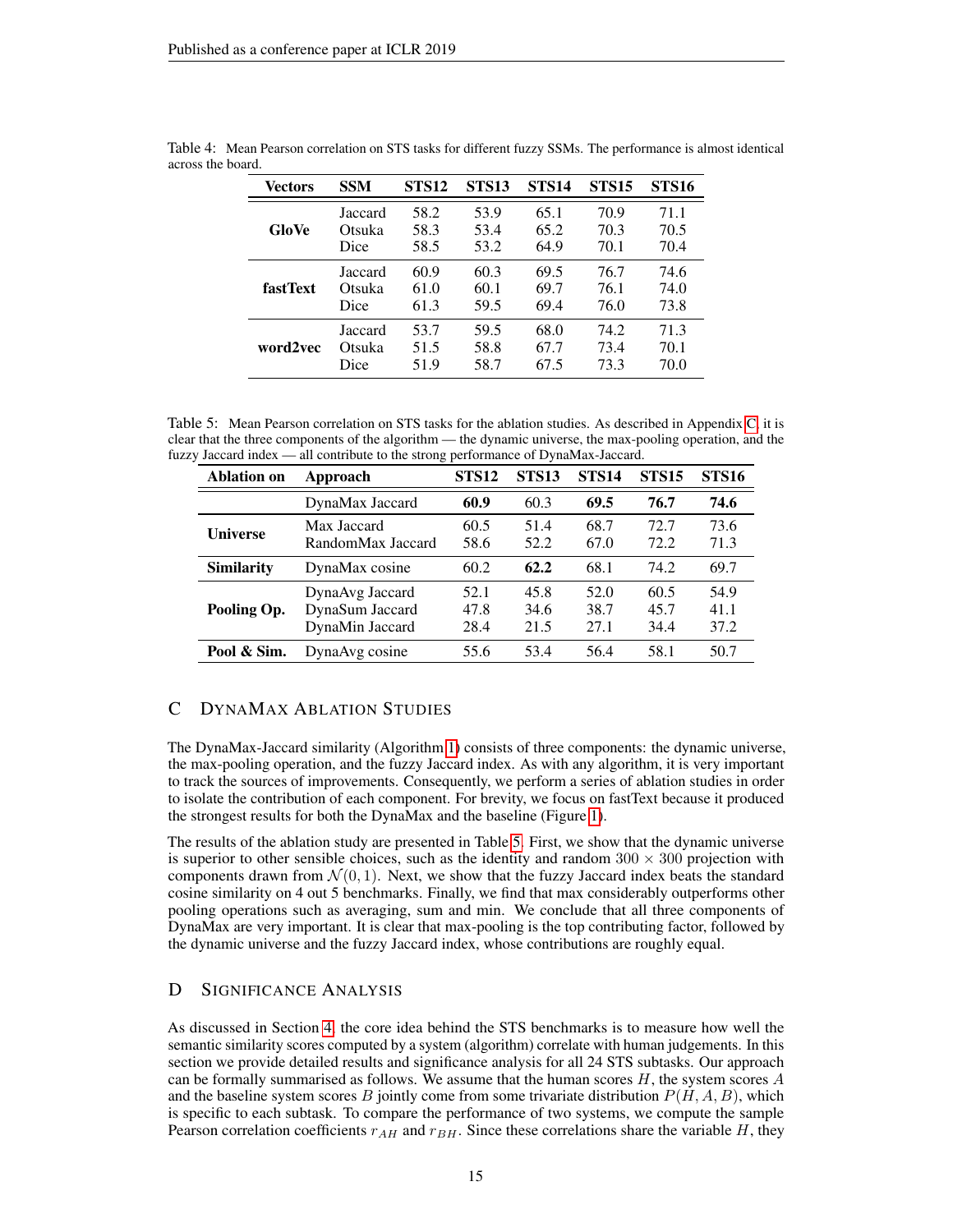are themselves dependent. There are several parametric tests for the difference between dependent correlations; however, their appropriateness beyond the assumptions of normality remains an active area of research [\(Hittner et al., 2003;](#page-10-15) [Wilcox & Tian, 2008;](#page-12-12) [Wilcox, 2009\)](#page-12-13). The distributions of the human scores in the STS tasks are generally not normal; what's more, they vary greatly depending on the subtask (some are multimodal, others are skewed, etc.).

Fortunately, nonparametric resampling-based approaches, such as bootstrap [\(Efron & Tibshirani,](#page-9-15) [1994\)](#page-9-15), present an attractive alternative to parametric tests when the distribution of the test statistic is unknown. In our case, the statistic is simply the difference between two correlations  $\Delta = r_{AH} - r_{BH}$ . The main idea behind bootstrap is intuitive and elegant: just like a sample is drawn from the population, a large number of 'bootstrap' samples can be drawn from the actual sample. In our case, the dataset consists of triplets  $\mathcal{D} = \{ (h_i, a_i, b_i) \}_{i=1}^M$ . Each bootstrap sample is a result of drawing M data points from D with replacement. Finally, we approximate the distribution of  $\Delta$  by evaluating it on a large number of bootstrap samples, in our case ten thousand. We use this information to construct bias-corrected and accelerated (BCa) 95% confidence intervals for ∆. BCa [\(Efron, 1987\)](#page-9-8) is a fairly advanced second-order method that accounts for bias and skewness in the bootstrapped distributions, effects we did observe to a small degree in certain subtasks.

Once we have the confidence interval for  $\Delta$ , the decision rule is then simple: if zero is inside the interval, then the difference between correlations is not significant. Inversely, if zero is outside, we may conclude that the two approaches lead to statistically different results. The location of the interval further tells us which one performs better. The results are presented in Table [6.](#page-16-0) In summary, out of 72 experiments we significantly outperform the baseline in 56 (77.8%) and underperform in only one (1.39%), while in the remaining 15 (20.8%) the differences are nonsignificant. We hope our analysis is useful to the community and will serve as a good starting point for conducting thorough significance testing on the current as well as future STS benchmarks.